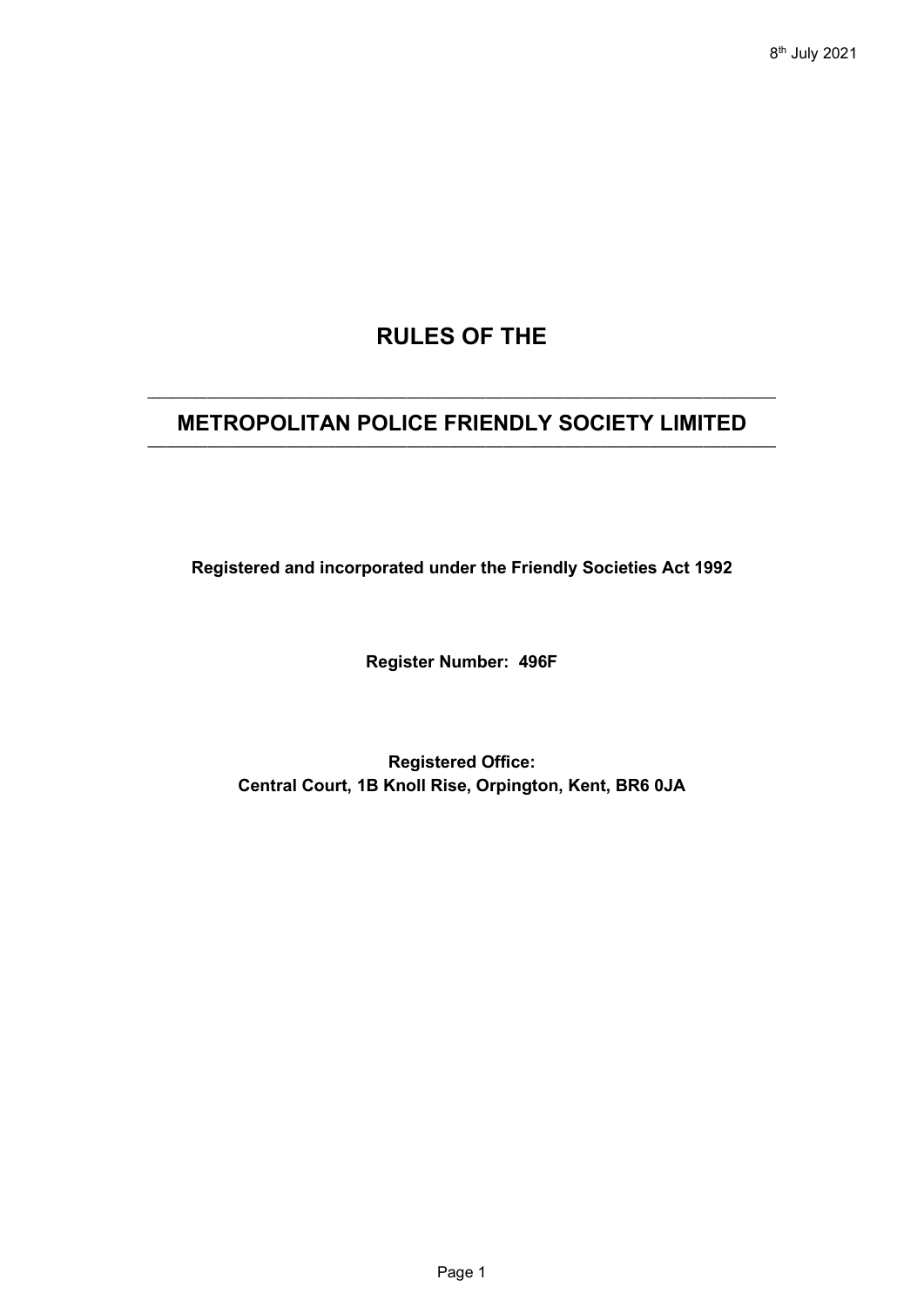# METROPOLITAN POLICE FRIENDLY SOCIETY **INDEX FOR RULES**

# **Contents**

## Rule

# Page

| 1  |  |
|----|--|
| 2  |  |
| 3  |  |
| 4  |  |
| 5  |  |
| 6  |  |
| 7  |  |
| 8  |  |
| 9  |  |
| 10 |  |
| 11 |  |
| 12 |  |
| 13 |  |
| 14 |  |
| 15 |  |
| 16 |  |
| 17 |  |
| 18 |  |
| 19 |  |
| 20 |  |
| 21 |  |
| 22 |  |
| 23 |  |
| 24 |  |
| 25 |  |
| 26 |  |
| 27 |  |
| 28 |  |
| 29 |  |
| 30 |  |
| 31 |  |
| 32 |  |
| 33 |  |
| 34 |  |
| 35 |  |
| 36 |  |
| 37 |  |
| 38 |  |
| 39 |  |
| 40 |  |
| 41 |  |
| 42 |  |
| 43 |  |
| 44 |  |
| 45 |  |
| 46 |  |
| 47 |  |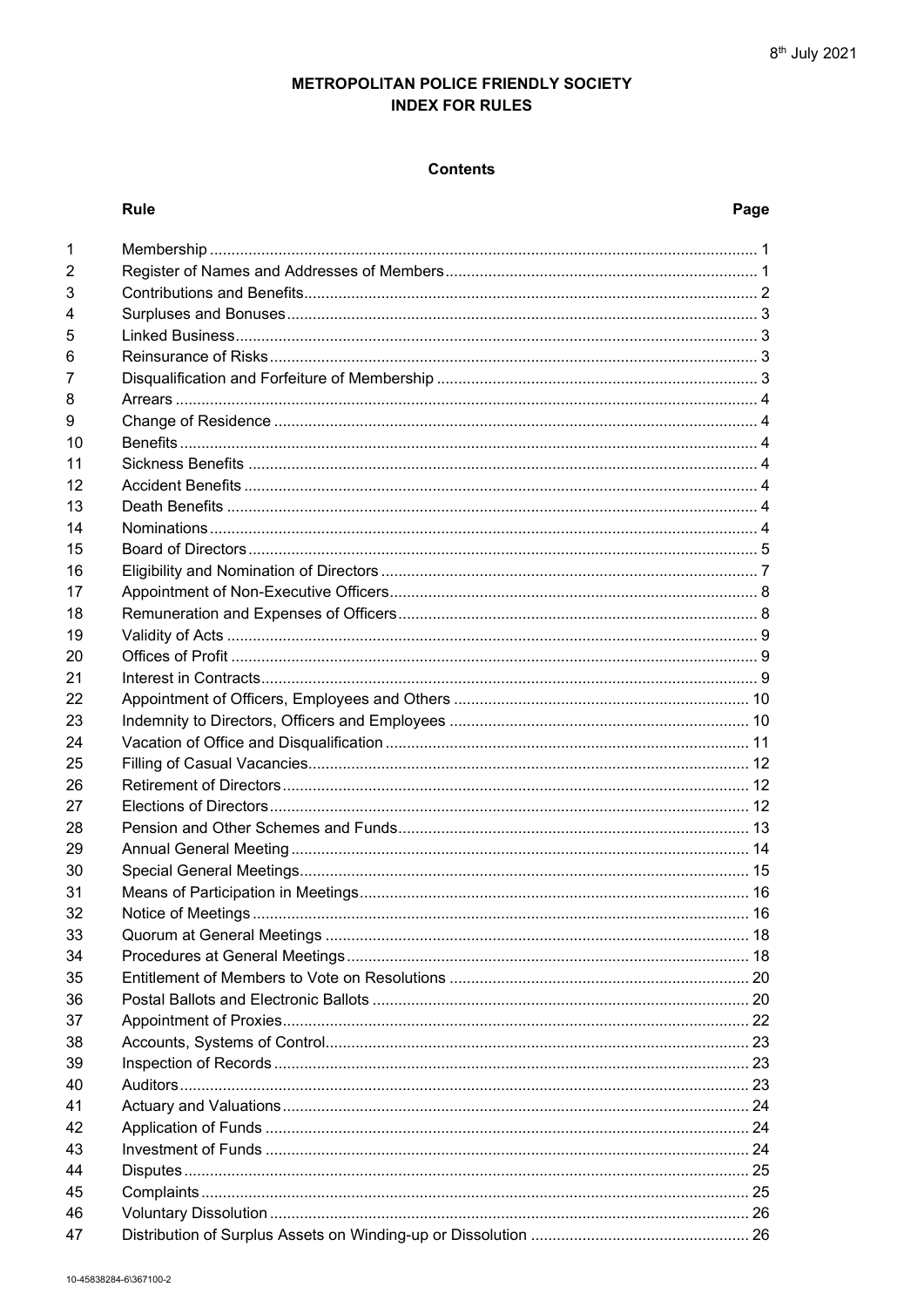| 49 |  |
|----|--|
|    |  |
|    |  |
|    |  |
|    |  |

# Appendix 1

Definitions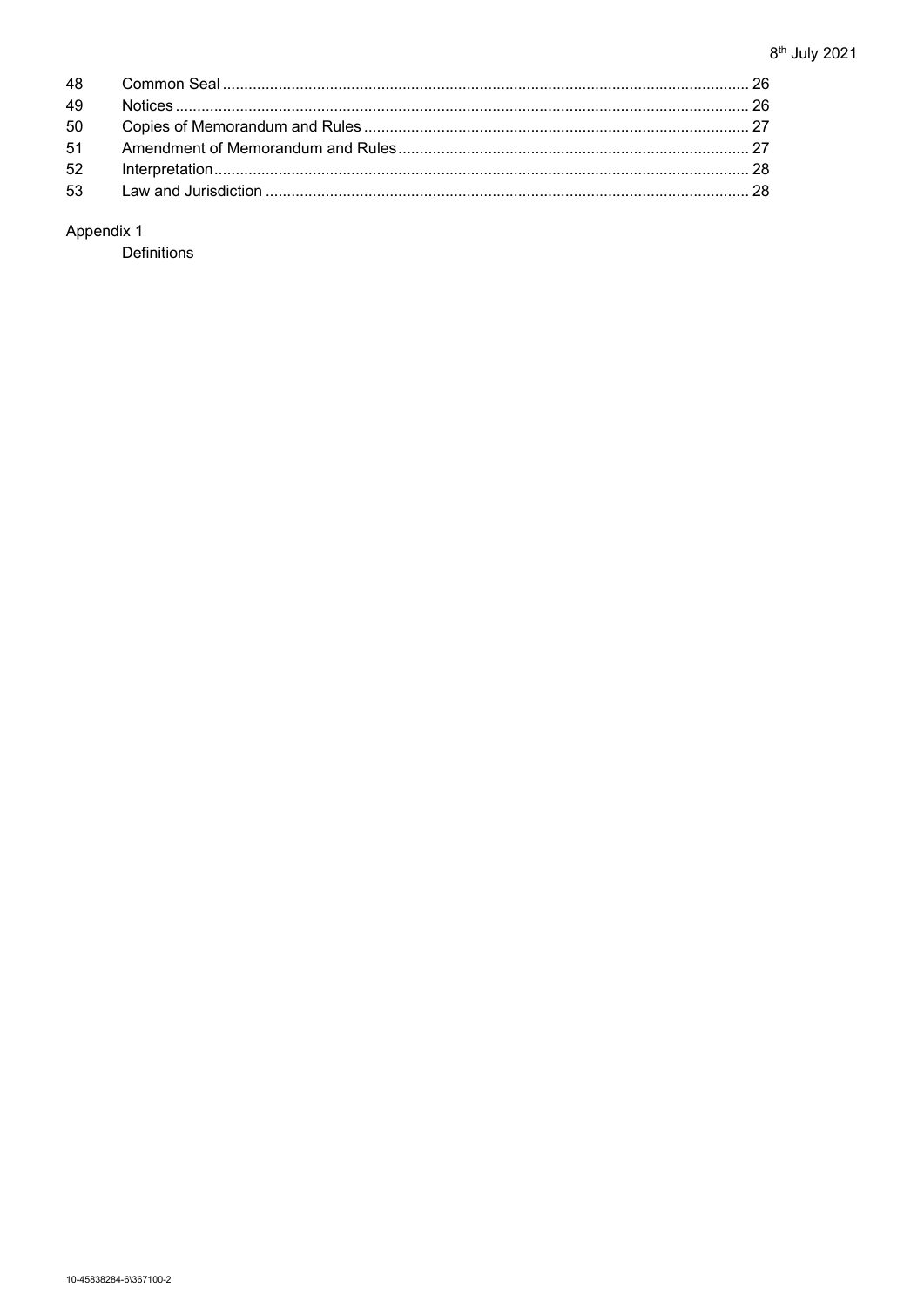#### **1 Membership**

- (1) Membership of the Society is voluntary. It shall be open only to individual persons (not bodies corporate or partnerships) falling within the following categories:
	- (a) persons serving or who have served in the Metropolitan Police, City of London Police or other regional forces, whether as sworn officers of the Crown (of any rank) (paid or unpaid) or as police staff;
	- (b) salaried employees of the Society;
	- (c) children, siblings and parents of persons in categories (a) and (b) above;
	- (d) Partners of persons in categories (a), (b) and (c) above, (including Partners at the date of death of such persons);
	- (e) grandchildren, nephews, nieces and stepchildren aged under 18 at entry of persons in categories (a) and (b) above;
	- (f) other categories, as approved by the Board from time to time, in respect of such Tables or types of Policy that it specifies.
- (2) Applications for Membership shall be made to the Registered Office of the Society in the appropriate form as may be approved by the Board for this purpose from time to time.
- (3) All applications for Membership will be subject to approval by the Board who may delegate their power to the Chief Executive on such conditions as they may impose from time to time.
- (4) Member shall cease to be a Member of the Society on death, or on surrender, expiry or maturity of the only or remaining contract of assurance held with the Society.
- <span id="page-3-1"></span>(5) A person under 18:
	- (a) may, if these Rules do not otherwise provide, be admitted as a Member of the Society and, if he is over 16 by himself, and if he is under 16 by his parent, guardian or legal representative, execute all instruments and give all receipts necessary to be executed or given under these Rules;
	- (b) may not vote or hold any office in the Society; and
	- (c) may not nominate, or join in nominating, a person for election as a member of the Board of the Society.
- (6) The decision of the Board on any questions of whether a person is, or is entitled to be, a Member shall be conclusive for all purposes.

# **2 Register of Names and Addresses of Members**

- (1) The Society shall maintain (in physical and/or electronic form) a register of the names and addresses of the Members of the Society (which shall include, where a Member has notified to the Society an electronic address for the purpose of receiving notices and documents required under these Rules or the Act, that electronic address and the purpose for which it has been notified).
- (2) The register shall be kept at the Registered Office of the Society or at such other place or places as the Board thinks fit.
- <span id="page-3-0"></span>(3) Each Member shall notify the Society of any change of name or address (or electronic address) of the Member within such reasonable timescale as may apply from time to time and shall produce such written evidence of the same as the Society may require.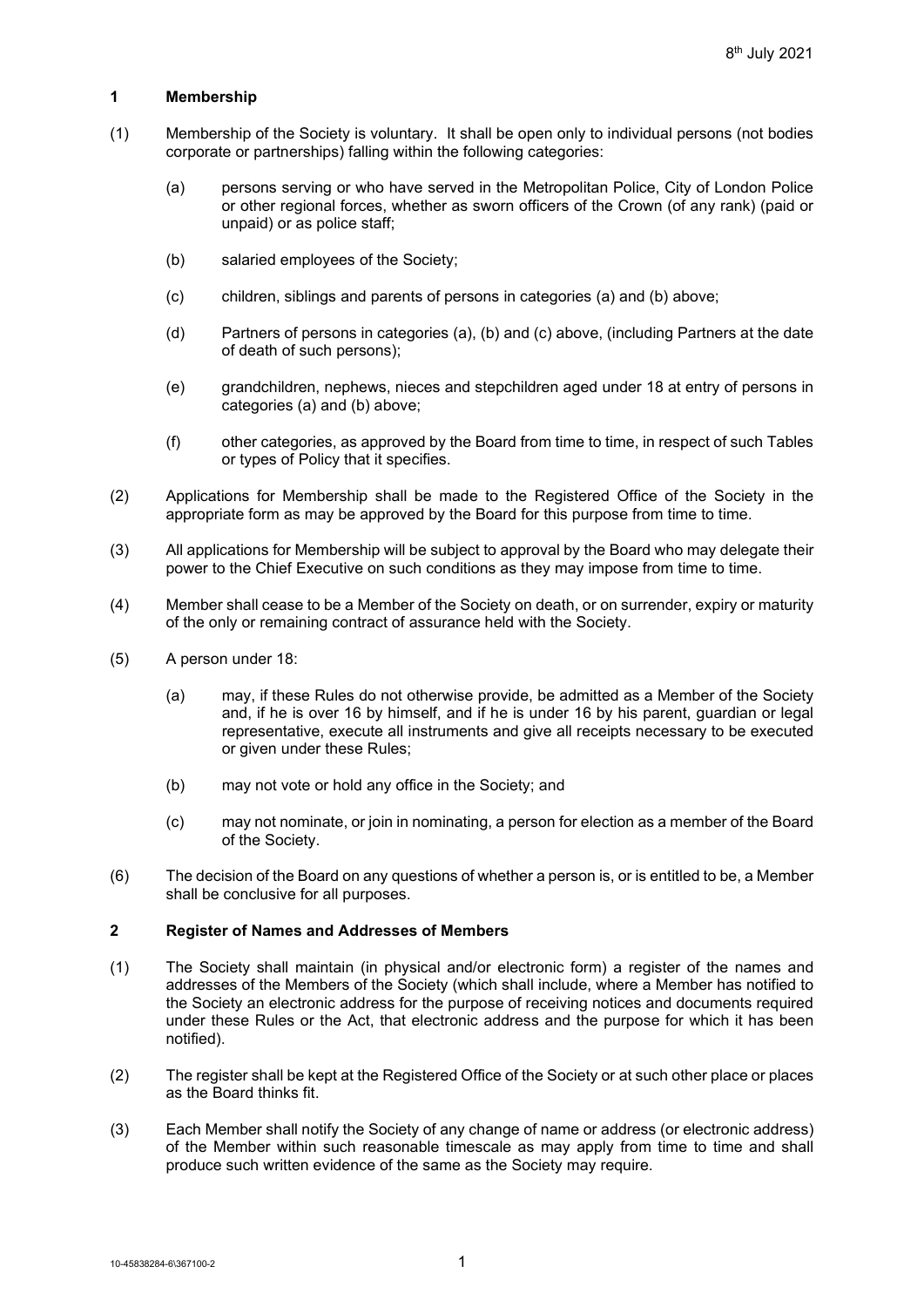- (4) Where it appears to the Society that the address (and where applicable, any electronic address) shown in the register for a Member is no longer current, the Society:
	- (a) may remove that address from the register; and
	- (b) need not enter in the register an address for that Member while it has no address for him and his whereabouts are unknown.
- (5) The names of all persons who either cease to be Members, or who cease to be entitled to be Members, shall be removed from the Register.

### **3 Contributions and Benefits**

(1) Every Member of the Society shall pay contributions and receive benefits by reference to Tables published by the Society and freely available on request or through a Policy issued by the Society, and such contributions shall be dealt with in accordance with Rule [42.](#page-26-0) Notwithstanding anything stated to the contrary in any Table it shall be understood that any level of premium may be applied pro rata to the Premiums and Sums Assured shown in the Tables subject to any limits in force for tax-exempt business and any minimum and maximum premium levels which the Society may set.

The contracts expressed in the Tables do not form part of the tax-exempt business of the Society unless explicitly stated.

- (2) An application in a form acceptable to the Society for each Table or Policy is required.
- (3) In the event of the Society being unable to accept an application for the standard contributions and benefits shown in the Tables or in the wording of any Policy issued by the Society, the Society and the Member or potential Member may mutually agree to a variation of the contract containing an extra premium or a debt against the benefits.
- (4) Contributions shall be payable in the manner required by the Society.
- (5) Monthly contributions shall normally be paid by deductions from salary or, where this facility is not applicable, by direct debit (or an equivalent means of payment as the Society may specify for this purpose).
- (6) The Society shall notify the appropriate employing authority or their agent for salary payment of all contributions required to be deducted from salary.
- (7) Benefits shall be payable in accordance with the conditions set out in the appropriate Tables. At the request of the Member, an in-force contract under these Tables may be varied in accordance with the advice of the Chief Actuary and within the limits prescribed by law.
- <span id="page-4-0"></span>(8) Surrender. Once it has acquired a surrender value, an endowment or whole life assurance contract may be surrendered for cash at any time. Surrender values will be calculated following consideration of the advice of the With-Profits Actuary from time to time and approved by the Board. Unless otherwise stated within the Table wording, surrender values are not guaranteed. The terms for surrender or cancellation of other contracts are set out in the wording of the relevant Policy.
- (9) Paid-up Values. The paid-up value of any basic endowment or whole life policy shall be the proportion of the sum assured represented by the number of premiums paid in relation to the number that would have been paid over the original term. A paid-up contract may be surrendered for a cash payment at the discretion of the Board.
- (10) Commutation. The Society may, at its discretion, accept a single payment in commutation of the liability to pay future premiums under any tax-exempt policy. Such commutation payments may only be accepted provided that premiums have been paid for at least ten years or, in the case of an endowment assurance or children's policy, a period equal to one half the term of assurance if this is a shorter duration. The amount of such commutation payment shall be determined by the Society on the advice of the With-Profits Actuary.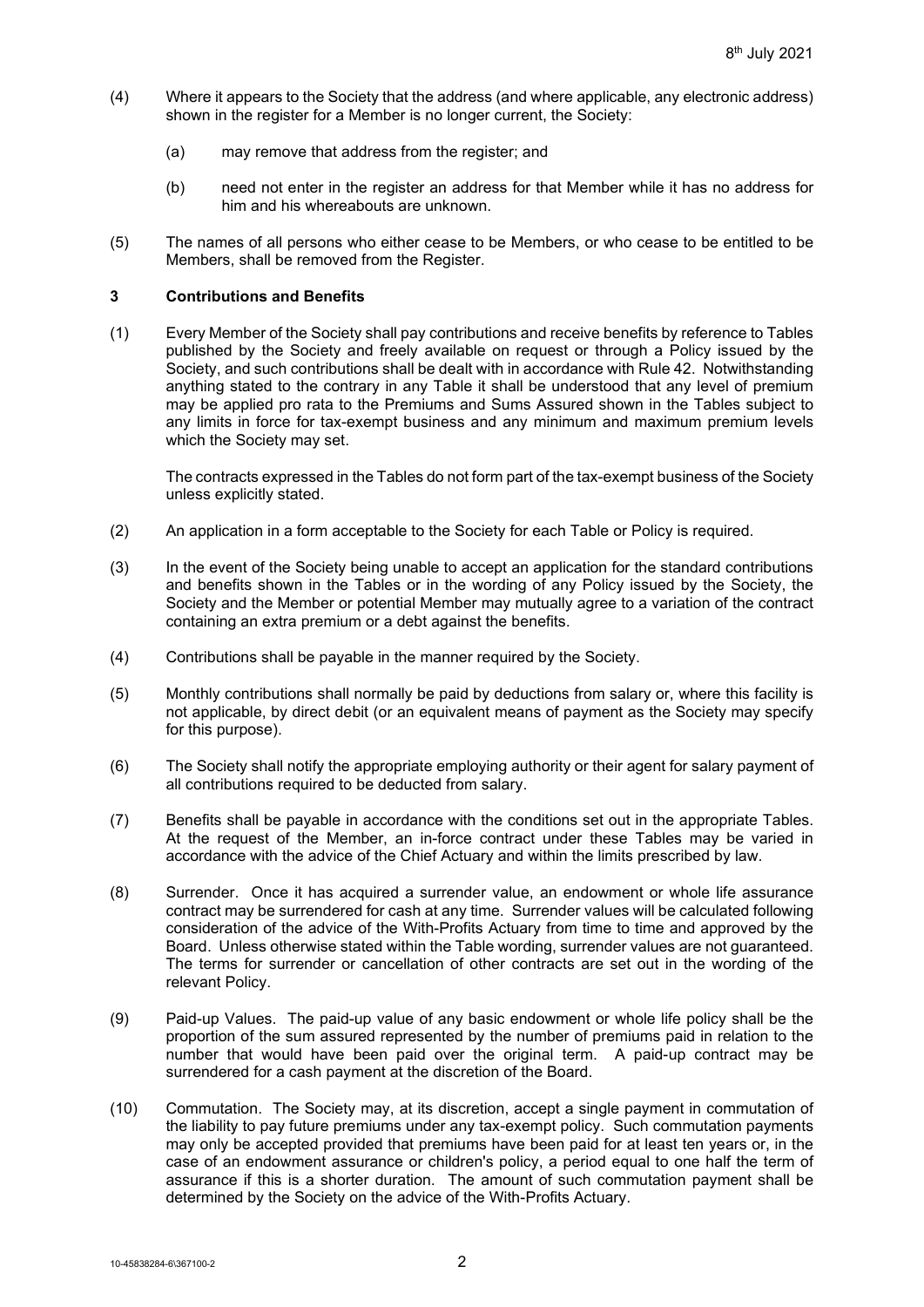#### **4 Surpluses and Bonuses**

Distribution of surplus and Bonuses shall be determined by the Board acting upon the advice of the With-Profits Actuary. Declared Bonuses shall be added to the Sum Assured after each annual valuation by way of permanent additions to the benefits. Different Bonus rates may apply to different Tables.

#### **5 Linked Business**

The Society may only transact unit-linked business under Policies which shall set out as a minimum the following information wherever it is applicable:

- (a) Initial management charges.
- (b) Method of allocation of units.
- (c) Entitlement on surrender or cancellation.
- (d) Method for treatment of investment income.
- (e) Taxation treatment of investment income and capital gains.
- (f) Timescale for issue of yearly statements showing purchases, current value and tax deductions.
- (g) Annual charges to cover expenses and mortality.
- (h) Method of calculating margins between bid and offer prices.
- (i) Method approving and notifying any increase in charges.

#### **6 Reinsurance of Risks**

The Board may provide for the reinsurance of risks.

#### <span id="page-5-0"></span>**7 Disqualification and Forfeiture of Membership**

- <span id="page-5-1"></span>(1) The Board of Directors may disqualify and forfeit a person's Membership of the Society by resolution of the Board of Directors if, in its absolute discretion, it considers that:
	- (a) the Member is or has been in material breach of any of the Rules;
	- (b) the person's continued Membership of the Society is or may be (in the opinion of the Board of Directors) detrimental or prejudicial to the interests of the Society or Members generally;
	- (c) the Member's Policy has been terminated in accordance with the applicable Policy documents; or
	- (d) the Member has:
		- (i) made a claim on the Society's funds knowing it to be false or fraudulent; or
		- (ii) otherwise provided any false information to the Society or withheld any relevant information from the Society which the Society considers material in relation to the Member's Policy,

any such disqualification and forfeiture of Membership to be without liability on the Society for non-fulfilment of any terms of a Policy.

<span id="page-5-2"></span>(2) Upon disqualification and forfeiture of a person's Membership under Rule [7](#page-5-0)[\(1\),](#page-5-1) the person shall forfeit and repay such amount of benefit as the Board of Directors may at its sole discretion determine.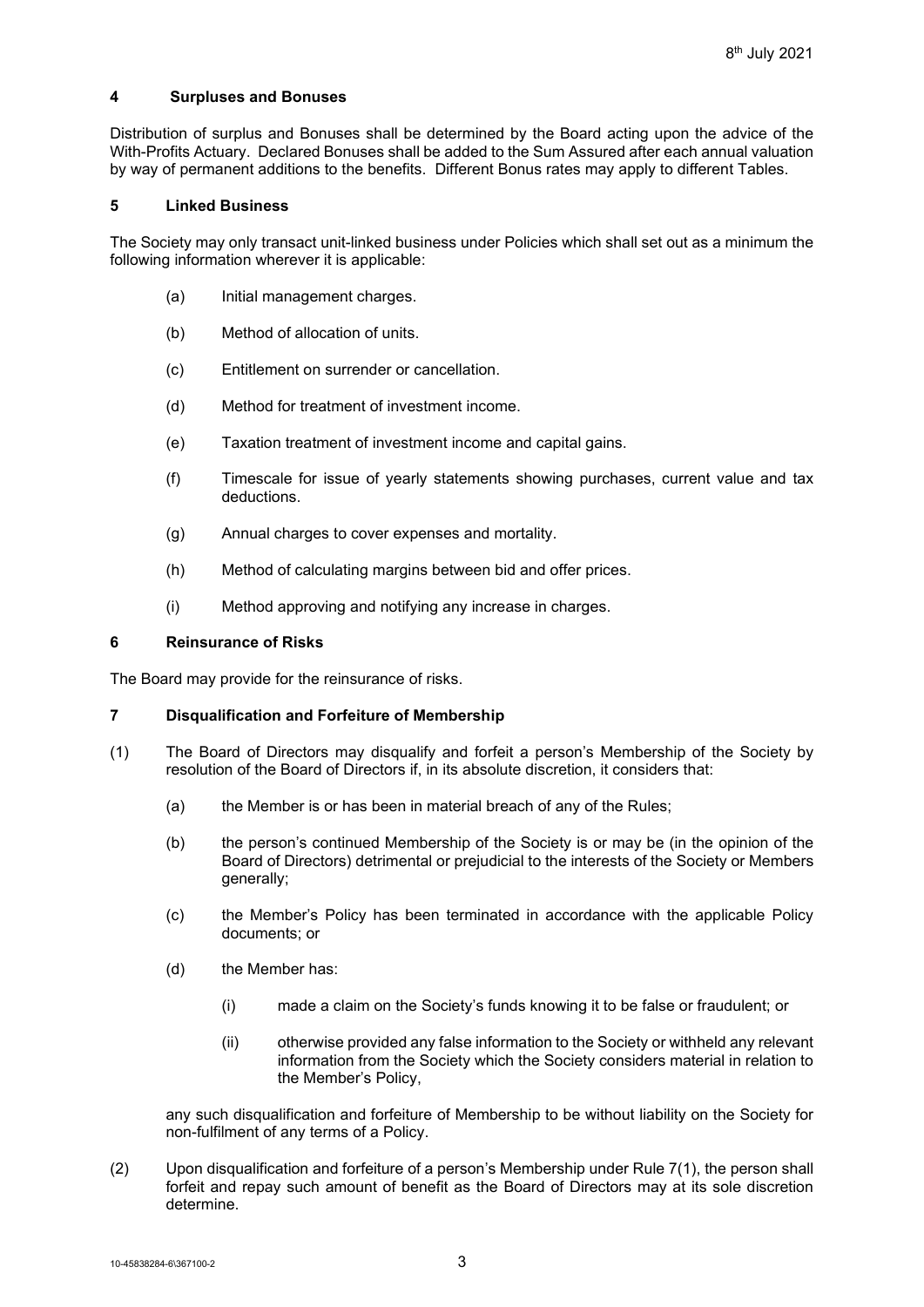(3) Nothing contained in Rules [7](#page-5-0)[\(1\)](#page-5-1) and [7](#page-5-0)[\(2\)](#page-5-2) shall prevent a person from referring the decision of the Board of Directors under those Rules to arbitration or other resolution under Rule [44.](#page-27-0)

# **8 Arrears**

Membership shall cease if contributions on the only or remaining Table or Policy as appropriate are more than three months in arrears. The Society will then hold any surrender value which is due in accordance with Rule [3\(8\)](#page-4-0) for a period of 6 years during which time the benefit may be claimed.

# **9 Change of Residence**

Without prejudice to Rule [2\(3\),](#page-3-0) Members should notify any change of residence to the Society.

# **10 Benefits**

Benefits may be assigned. Notice of assignment shall be given in writing to the Registered Office of the Society. The Society shall not be bound by any notice of assignment charge or other similar dealing unless this has first been approved and registered with the Society.

# **11 Sickness Benefits**

Not applicable to Tables; Policies may include benefits payable on sickness.

# **12 Accident Benefits**

Not applicable to Tables; Policies may include benefits payable on the occurrence of an accident.

# **13 Death Benefits**

The Society shall pay benefits on the death of a Member providing that an official certificate of such death issued by the Registrar of Deaths or other person having the care of deaths is produced. Certification satisfactory to the Society shall be produced where death occurs abroad.

Where the total sum exceeds the limit for the time being specified by law such payment may only be made upon the production of the grant of probate of the will. In the absence of a will letters of administration or a certificate of confirmation to the estate must be produced.

#### <span id="page-6-0"></span>**14 Nominations**

- (1) A Member not under the age of 16 years may nominate a person or persons to whom any sum of money payable by the Society on his death or any specified amount of money so payable shall be paid at his decease in accordance with Schedule 9 to the Act.
- (2) All such nominations shall be made by writing, under the hand of the Member, delivered at or sent to the Registered Office of the Society, or, made in a book kept at such office.
- (3) The person or persons so nominated must not at the date of the nomination be an officer or employee of the Society unless that officer or employee is the Partner, parent, child, sibling, nephew or niece of the nominator.
- (4) Subject to Rul[e 14](#page-6-0)[\(5\),](#page-6-1) a nomination so made may be revoked or varied by any similar document, under the hand of the nominator, delivered, sent or made as aforesaid, but a nomination is not revoked by a subsequent will.
- <span id="page-6-1"></span>(5) The marriage or civil partnership of a Member shall operate as a revocation of any nomination previously made by him.
- (6) Nominations, revocations and variations must be in a form acceptable to the Society. Appropriate forms are available from the Society.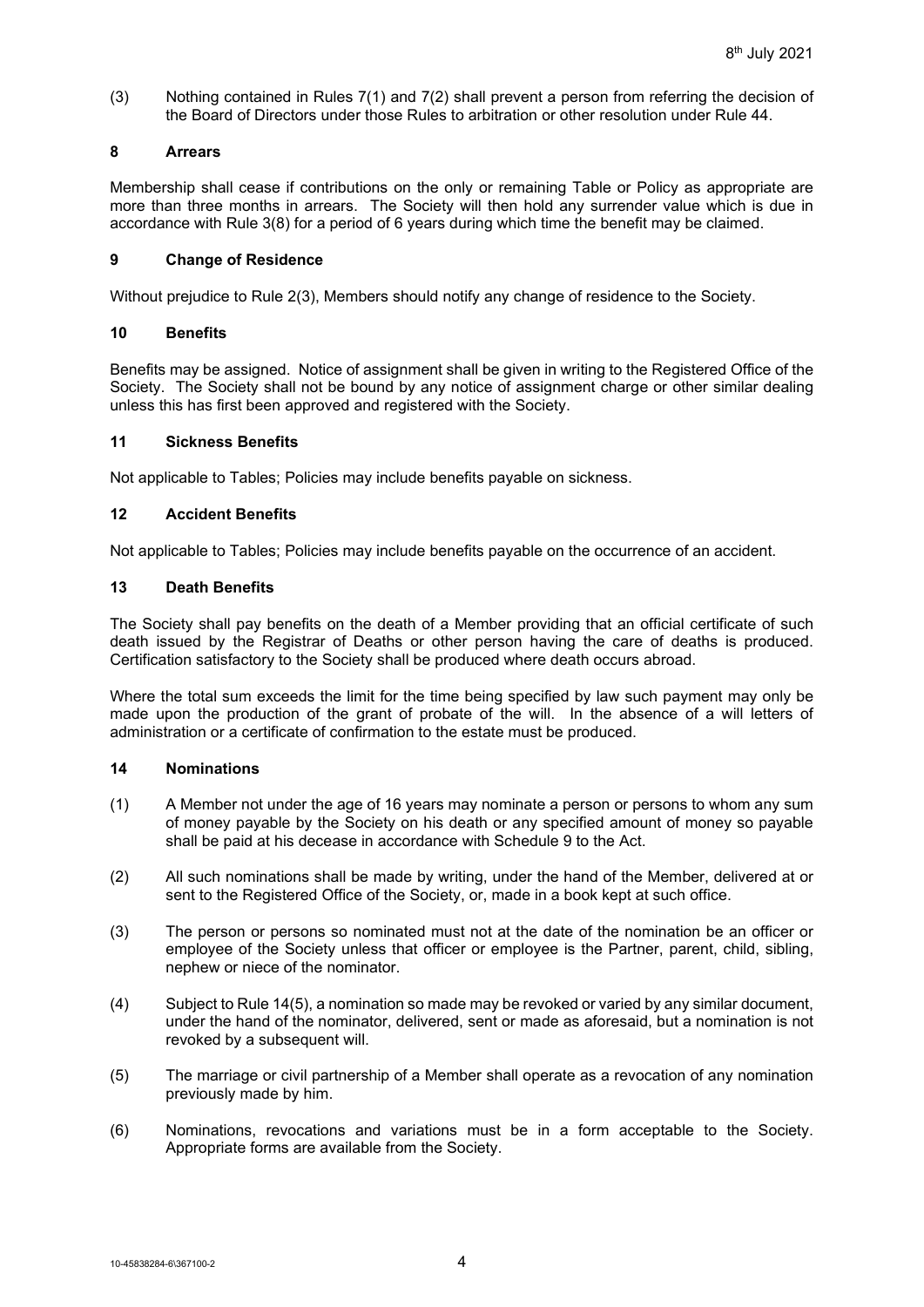#### <span id="page-7-1"></span>**15 Board of Directors**

- (1) The business of the Society and any business that the Society proposes to carry on shall be under the direction, control and management of the Board.
- <span id="page-7-5"></span>(2) The Board shall consist of not more than 11 nor (subject to the provisions for Rule [25\(6\)\)](#page-14-0) less than 5 members and the Board may from time to time resolve the number who together shall constitute the Board within these limitations.
- <span id="page-7-0"></span>(3) Subject to the provisions of the Act, the Memorandum and these Rules and to any directions given by Special Resolution, the business of the Society shall be managed by the Board who may exercise all the powers of the Society as are not, under the Legislation or the Rules, required to be exercised by the Society in general meeting or by another person.
- (4) No alteration of the Memorandum or Rules and no direction as specified in [\(3\)](#page-7-0) above shall invalidate any prior act of the Board which would have been valid if that alteration had not been made or that direction had not been given.
- <span id="page-7-6"></span><span id="page-7-4"></span><span id="page-7-3"></span><span id="page-7-2"></span>(5) Without prejudice to the generality of the foregoing paragraphs (1), (2), (3) and (4), the Board -
	- (a) shall ensure the direction and management of all affairs and business of the Society:
		- (i) by a sufficient number of persons fit and proper to be Directors or other officers, in their respective positions;
		- (ii) with prudence and integrity;
		- (iii) in the best interest of the Members and in accordance with best practice; and
		- (iv) in accordance with the Memorandum and these Rules and the Legislation;
	- (b) shall supervise the activities of any controlled body (including any subsidiary) or branch of the Society;
	- (c) may make, vary or revoke regulations for the conduct of business at its meetings, including, but not limited to:
		- (i) voting rights, including casting votes;
		- (ii) special meetings, and
		- (iii) minutes of meetings;
	- (d) may pay out of the funds of the Society the expenses of the Society and such sums as the Board may deem necessary or expedient to be paid in the interests of the Society, but no Director (other than a holder of any executive office) shall receive any payment save as is authorised by these Rules, or as approved at an Annual General Meeting or Special General Meeting;
	- (e) may make, vary or revoke regulations for the conduct of all affairs and business of the Society, provided that the same are not inconsistent with the Memorandum and these Rules, and with the Legislation;
	- (f) may authorise the use of all forms, instruments and other documents that it may deem necessary for the proper conduct of the business of the Society;
	- (g) may delegate any of its powers, duties, discretions and authorities relating to the business of the Society to:
		- (i) one or more Directors;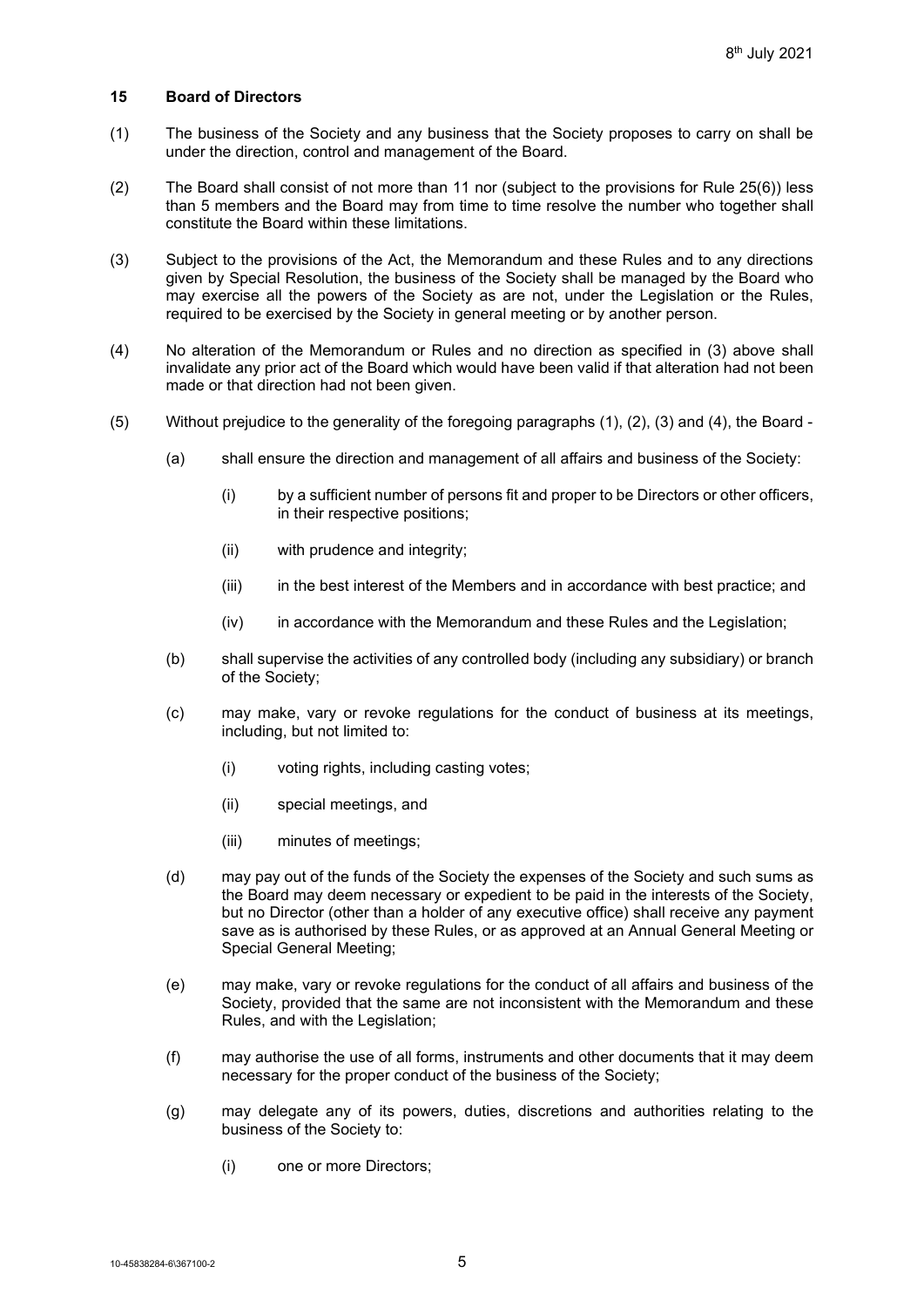- (ii) committees consisting of such Directors, other officers and/or employees as it thinks fit: or
- (iii) one or more officers or employees;
- (h) any delegation pursuant to Rule  $15(5)(g)$  $15(5)(g)$  $15(5)(g)$  may:
	- (i) be subject to any conditions the Board may impose; and
	- (ii) be revoked or altered at any time, and may either give the committee exclusive powers within its terms of reference or may retain the right of the Board itself to continue to exercise its own powers within the terms of reference of the committee,

subject to any such conditions, the proceedings of any such committee with two or more Directors shall be governed, as far as they are applicable, by the Rules and any regulations made by the Board regulating the proceedings of Board meetings;

- (i) may invest the funds of the Society in a manner permitted by the Memorandum, the Rules and/or under the Legislation;
- (j) may exercise the borrowing powers of the Society as the Board sees fit and in accordance with the Memorandum, the Rules and the Legislation;
- (k) may alter the Memorandum or the Rules in accordance with Rule [51](#page-29-0) but subject always to the ratification of such alterations under Rule [51\(4\);](#page-29-1)
- (l) may from time to time appoint, and change the appointment of, a person or persons to hold office as an actuary or actuaries of the Society to perform the duties required by the Legislation and on such terms as the Board shall from time to time decide;
- (m) may take all steps and other actions required or authorised by the Legislation and all other necessary actions in order to provide for the reinsurance of any risks insured by the Society in accordance with s 12(3) of the Act;
- (n) may take all steps and other actions required or authorised by the Legislation and all other necessary actions in order to amalgamate the Society with one or more other friendly societies in accordance with s 85 of the Act (except to the extent that the steps and actions in question are only capable of being carried out at a general meeting of the Society); and
- (o) may take all steps and other actions required or authorised by the Legislation and all other necessary actions so as to take a transfer of the engagements of any other friendly society or body in accordance with s 86 of the Act (except to the extent that the steps and actions in question are only capable of being carried out at a general meeting of the Society).
- <span id="page-8-0"></span>(6) A quorum at a Board meeting shall be 5 Directors, provided that those holding executive office do not form a majority of those present, but if the size of the Board falls below the quorum from time to time then the remaining Directors shall be a quorum.
- (7) A Board meeting may consist of a conference between Directors, some or all of whom are in difference places provided that each Director may participate in the business of the meeting whether directly, by telephone or by any other electronic means which enables him:
	- (a) to hear each of the other participating Directors addressing the meeting; and
	- (b) if he so wishes, to address all of the other participating Directors simultaneously.
- (8) A quorum shall be deemed to be present if at least the number of Directors required to form a quorum under Rule [15](#page-7-1)[\(6\)](#page-8-0) may participate in the business of the meeting in the manner described in this paragraph. A Board meeting held in this way is deemed to take place at the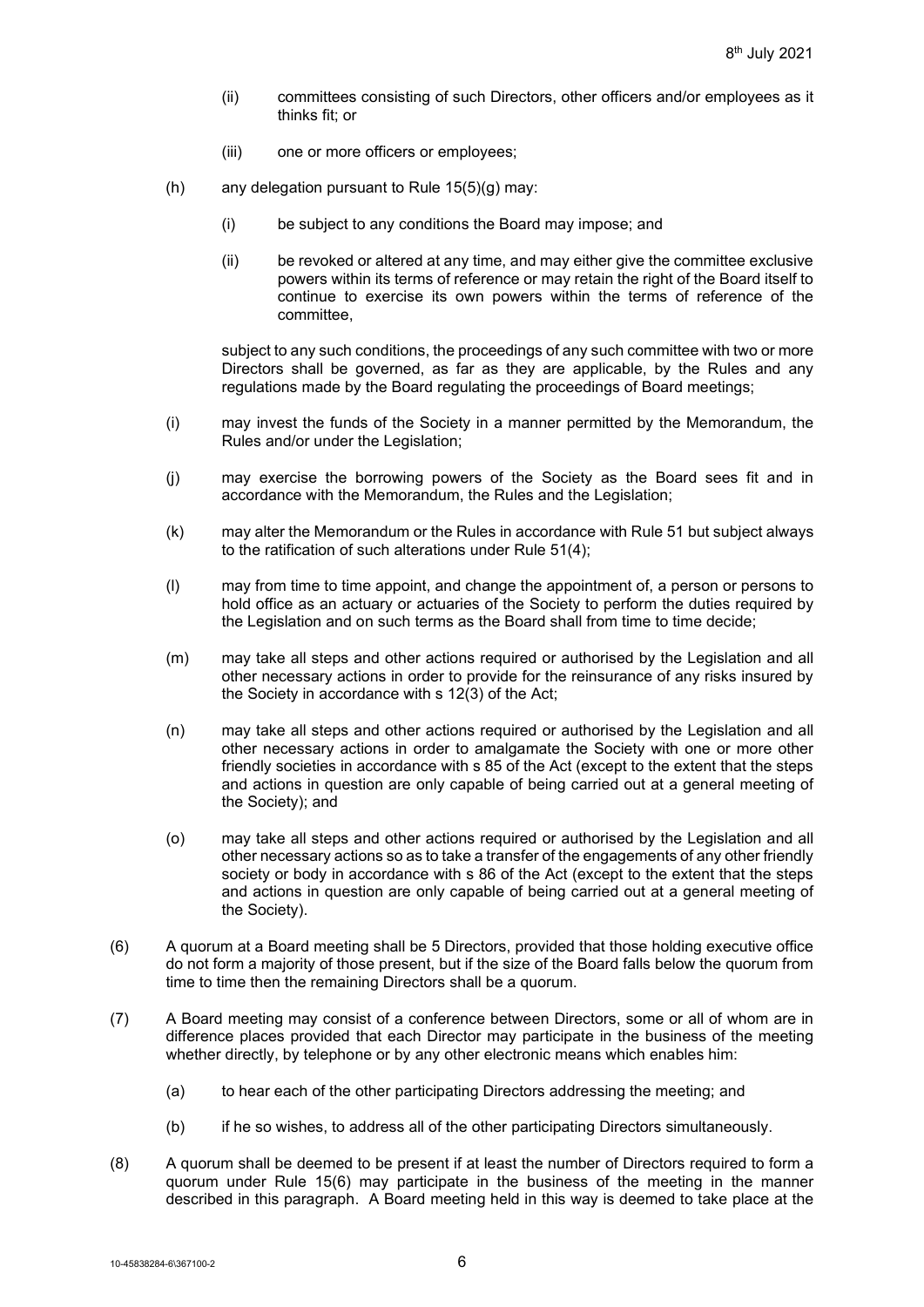place where the largest group of participating Directors is assembled or, if no such group is readily identifiable, at the place from where the Chair participates.

- (9) The Board shall decide matters by a majority of votes and in the case of an equality of votes the Chair shall have a second or casting vote.
- (10) A resolution in writing signed by all the Directors shall be as valid and effective as if it had been passed at a duly convened and constituted Board meeting.

# <span id="page-9-0"></span>**16 Eligibility and Nomination of Directors**

- (1) The Board of Directors shall establish a committee to deal with nominations. The principal purpose of the nomination committee shall be to advise the Board of Directors and make recommendations to Members on the appointment (or re-appointment) of Directors.
- <span id="page-9-3"></span>(2) No individual shall be elected as a Director under Rul[e 27](#page-14-1) or appointed as a Director under Rule [25](#page-14-2) unless:

either

(a) he will be less than 70 years of age at the date on which the election, or in the case of an appointment under Rule [25,](#page-14-2) the appointment, would take effect;

or

(b) if he will be more than 70 years of age at the date on which the election would take effect, he has been approved by resolution of the Board as eligible for election, and his age and the reasons for the Board's approval of his eligibility have been notified to every person entitled to vote at the election;

and

(c) he is 18 years of age or over,

and

<span id="page-9-2"></span>(d) (except in the case of appointment under Rul[e 25](#page-14-2) or where a Director retires under Rule [26\)](#page-14-3), a form nominating him, signed by not less than three Members who comply with the requirements of paragraph (3) below and addressed to the Secretary, has been delivered at the Registered Office during the hours of public business of the Society between the first and fifteenth days of the last month of the financial year preceding the Annual General Meeting at which the vacancy in respect of which he is nominated is to be filled. The nomination form shall contain the full name, address, age and occupation of the person nominated, his consent to be so nominated, and the full names and addresses of the Members proposing his nomination. The nomination form shall be dated with the date of its delivery at the Registered Office and that date shall be deemed to be the date of nomination for the purpose of paragraph (3) below;

and

- (e) he has on or before the last day of the financial year before the date of the meeting at which his election is to be considered, complied with any requirements of the Board of Directors under Rule [16](#page-9-0)[\(3\).](#page-9-1)
- <span id="page-9-1"></span>(3) In exercise of its duties pursuant to Rule [15\(5\)\(a\)](#page-7-4) the Board may require any individual nominated for election as a Director to supply in writing such forms as the Board may specify, evidence as to his qualifications, financial and managerial experience, creditworthiness, competence and character and to complete in draft any form or questionnaire that, if elected, he would be required to submit to any regulatory authority in accordance with the Legislation.
- (4) The requirements with which a Member must comply in order to be eligible to nominate an individual as a Director under Rule [16](#page-9-0)[\(2\)\(d\)](#page-9-2) are as follows: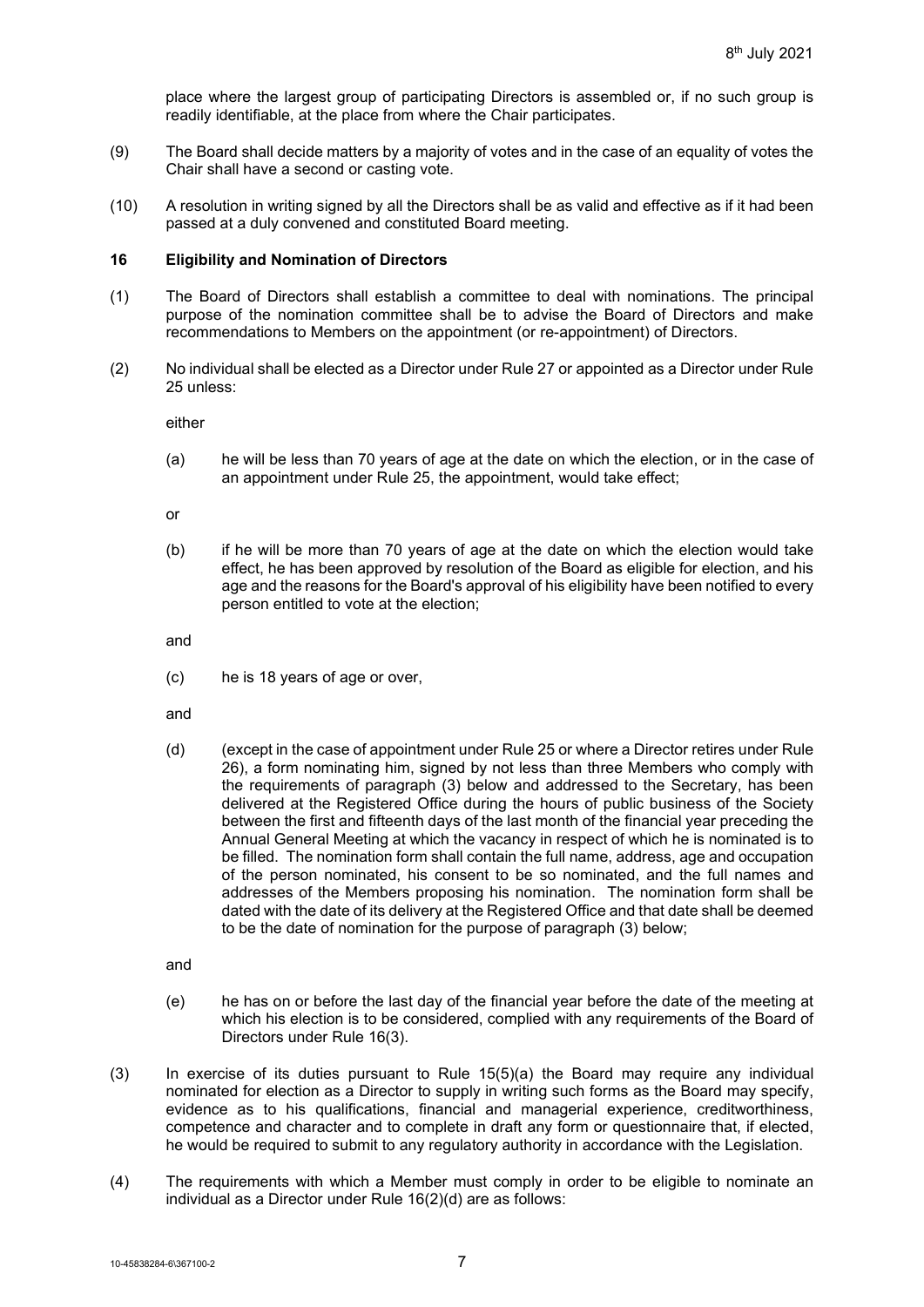- (a) he must have been a Member for not less than 2 years before the date of nomination; and
- (b) he must not be in arrears with his contributions; and
- (c) he must not be aged under 18 at that date.
- (5) If a vacancy arises on the Board after the last day of the financial year and before the conclusion of the Annual General Meeting held in the succeeding financial year for any reason, including by reason of the death, disqualification or resignation of any retiring Director who was seeking re-election, the Board may either:
	- (a) without giving notice under Rule [32,](#page-18-0) substitute in that Director's place some other individual who has filled the vacancy under Rule [25](#page-14-2) and who would at the date of the meeting be eligible in accordance with Rule [16\(2\)](#page-9-3) to take the place of such retiring Director as a candidate for election and such individual shall be deemed to be a retiring Director; or
	- (b) reduce the number of vacancies to be filled at the Annual General Meeting by one in respect of each such event and any remaining vacancy on the Board shall be and become a vacancy which the Board has power to fill under Rule [25.](#page-14-2)
- (6) Where a person becomes or ceases to be a Director, the Society shall within one month give notice of that fact to the Relevant Regulator. The notice shall state the person's full name and address and the date on which he became, or ceased to be a Director and, in the case of a person becoming a Director, the date of his birth.

# **17 Appointment of Non-Executive Officers**

- (1) At its first meeting after every Annual General Meeting the Board shall elect from its number a Chair who shall, subject to paragraph [\(5\)](#page-10-0) below, hold office until the commencement of the first meeting of the Board held after the next Annual General Meeting unless he shall cease in the meantime to be a Director or shall resign the office. The Chair shall preside at all meetings of the Board at which he is present.
- (2) If the Chair so elected shall be absent from a meeting of the Board or shall decline to act as Chair, the Directors present at that meeting shall elect a Director to be Chair for the purposes of that meeting.
- <span id="page-10-1"></span>(3) At its first meeting after every Annual General Meeting, the Board shall appoint chairs to each of its committees.
- (4) The Chair of the Board and the chairs of the committees shall be non-executive Officers.
- <span id="page-10-0"></span>(5) The Board may at any time remove any of the non-executive officers from office.
- (6) The Board shall fill from its number any casual vacancy (whether or not arising from the exercise of its power under paragraph [\(5\)](#page-10-0) above) and the relevant non-executive officer or officers so elected shall, subject to paragraph [\(3\)](#page-10-1) above, hold office until the commencement of the first meeting of the Board held after the next Annual General Meeting unless he shall cease in the meantime to be a Director or shall resign the office.

#### **18 Remuneration and Expenses of Officers**

- <span id="page-10-2"></span>(1) In respect of any officers entitled to receive annual remuneration as Directors, such remuneration, (exclusive of any remuneration paid in respect of executive duties) shall be paid at a rate to be determined by the Board from time to time. This remuneration shall be divisible among the officers in such proportion as may be agreed among them by a majority decision and, in default of agreement, in equal shares.
- (2) In addition to such remuneration, any Director may be paid such reasonable travelling, hotel and other expenses as he might incur while attending Society business with the approval of the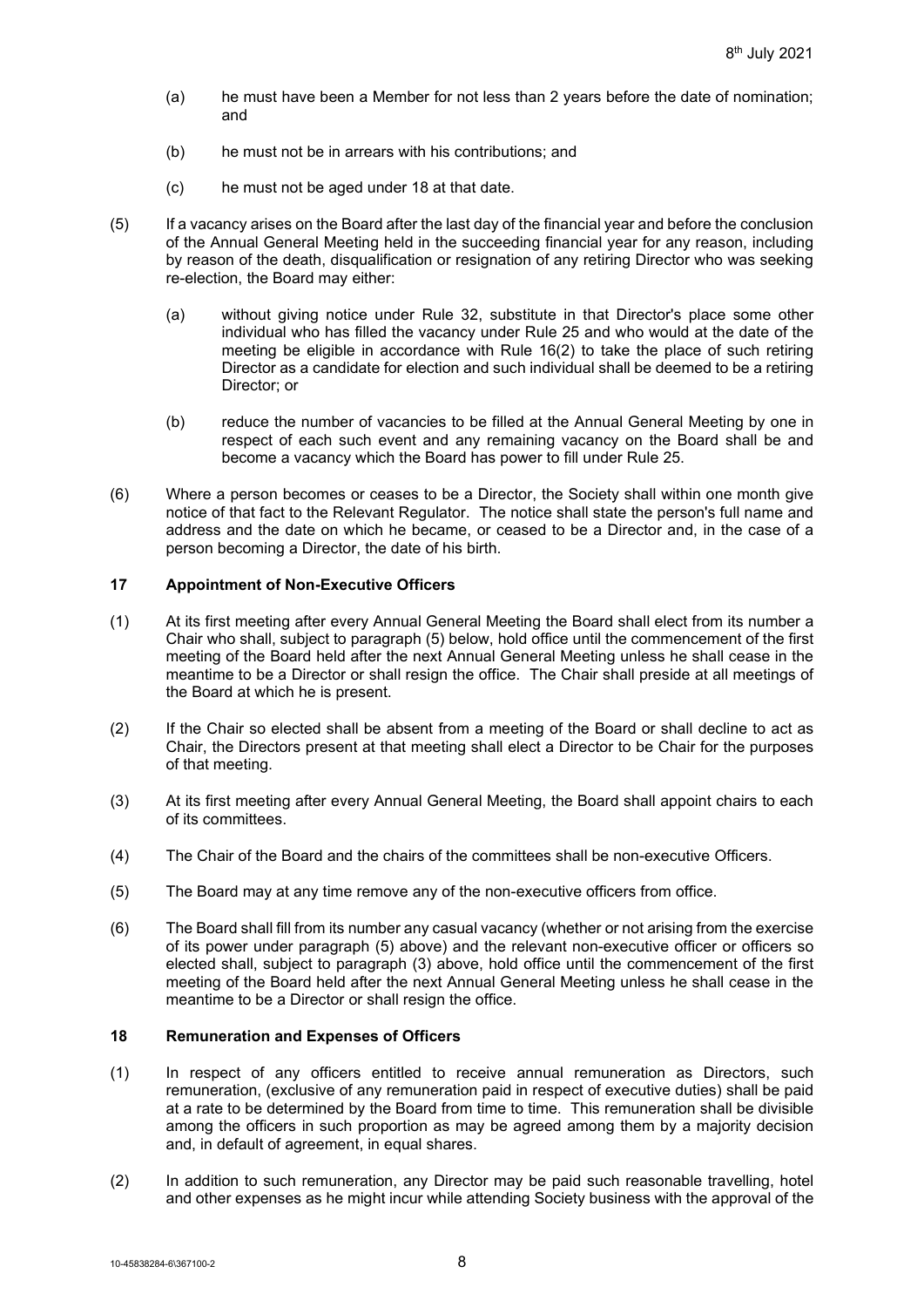Board. He may also, by resolution of the Board, be paid for professional or other work done by him on behalf of the Society in addition to his usual services as an officer.

#### **19 Validity of Acts**

All acts done by the Board, or any committee, or any person acting as a Director shall, notwithstanding that it be afterwards discovered that there was some defect in the constitution of the Board or committee or in the election or re-election or appointment of any Director or committee member or person acting as aforesaid or vacancy among the members of the Board or any committee, or that any person was disqualified from holding office or was not entitled to vote, be as valid as if the Board or committee had been properly constituted and as if every such person had been duly elected or re-elected or appointed or entitled to vote and, where appropriate, was qualified and had been a Director.

#### **20 Offices of Profit**

- (1) A Director may hold any office or place of profit with the Society (other than the office of auditor or valuer) simultaneously with his office of Director and may be appointed by the Board to an office or place of profit with any body corporate in which the Society is, or will be, interested, on such terms as may be agreed from time to time between the Board and the Director.
- (2) A Director so appointed to an office or place of profit with a body corporate in accordance with paragraph (1) above shall disclose to the Board any benefit he derives from any such office or place in the financial year in which it is received.
- (3) A Director, notwithstanding his interest, may be counted in the quorum present at any meeting at which he or any other Director is appointed to hold any office or place of profit with the Society or with any body corporate in which the Society is, or will be, interested or at which the terms of any such appointment are arranged. He may vote on any such appointment or arrangement other than his own appointment or the arrangement of the terms of that appointment.

# <span id="page-11-0"></span>**21 Interest in Contracts**

- <span id="page-11-1"></span>(1) Subject to a Director's complying with the provisions for the time being of the Legislation that:
	- (a) require him to declare to the Board any direct or indirect interest he might have, or be treated as having in any contract to which the Society is a party;
	- (b) prohibit particular contracts;
	- (c) require a contract to be approved by a resolution of a general meeting; or
	- (d) require him to furnish to the Society particulars of any related business,

he may enter into or be interested, whether directly or indirectly, in contracts with the Society and shall not be disqualified from office as a result of his interest, nor shall he be liable to account to the Society for any profit arising out of any such contract to which he is a party or in which he is interested by reason of his being at the same time a Director.

- (2) Except as required by Rules [18\(1\)](#page-10-2) and [28,](#page-15-0) no Director may vote as a Director in regard to any contract, or proposal for a contract, in which he is interested, whether directly or indirectly, or upon any matter arising out of it. If he shall so vote, his vote shall not be counted nor shall he be counted in the quorum when any such contract, or proposal for a contract, is under consideration.
- (3) For the purposes of this Rule [21:](#page-11-0)
	- (a) the term "contract" includes any transaction or arrangement;
	- (b) the word "interest" in this Rule does not include any interest a Director may have as a Director, Member or officer of a subsidiary or jointly controlled body of the Society;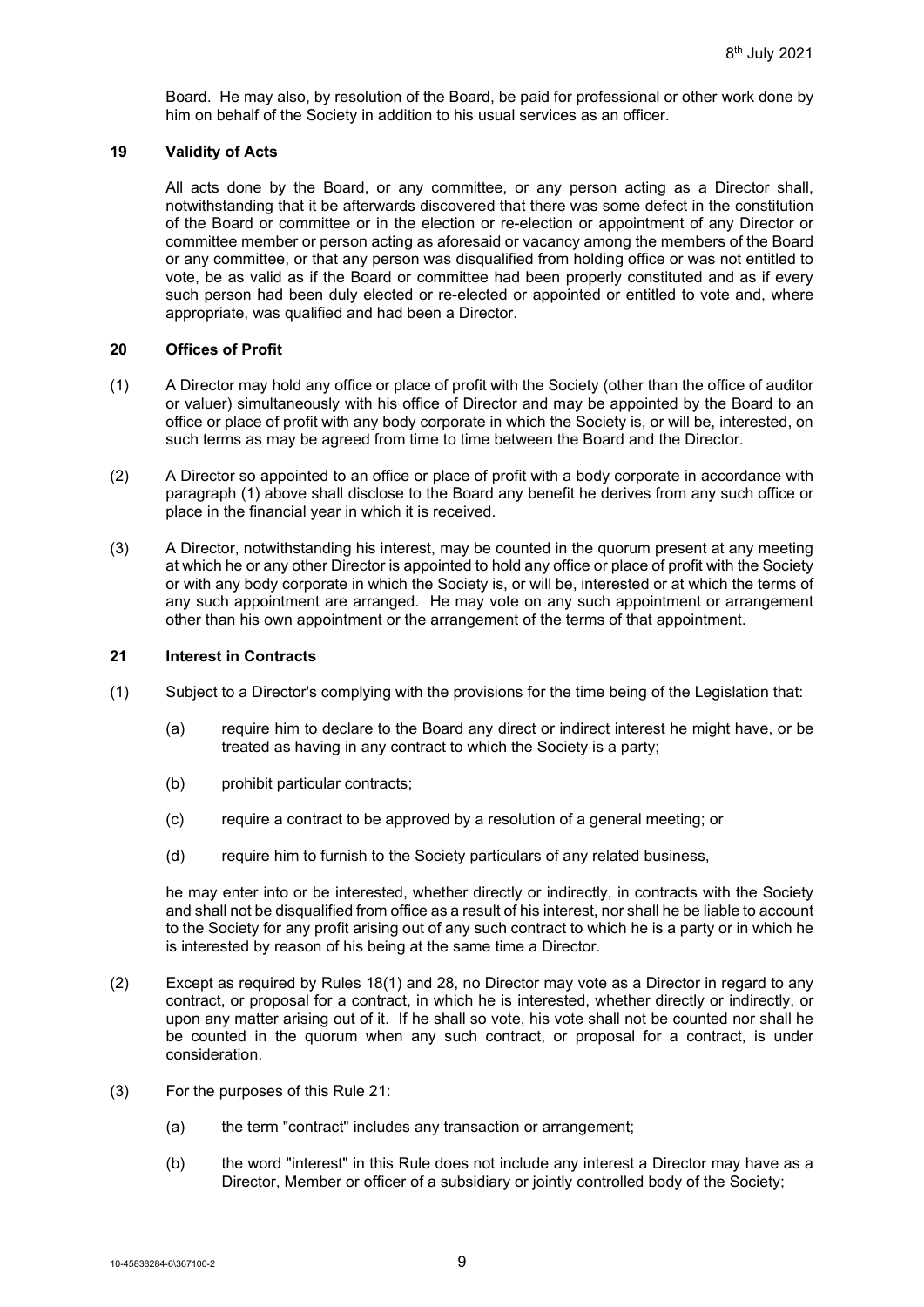- (c) no interest:
	- (i) in any contract provided by the Society; or
	- (ii) in any other financial services or other product provided, or arranged, by the Society, or by any subsidiary or jointly controlled body of the Society,

shall be regarded as an interest to the extent that it is provided on substantially the same terms as would be available to Members generally.

(4) Notwithstanding anything contained in this Rule [21](#page-11-0) but subject always to the Legislation, the prohibition contained in paragraph (2) above may at any time or times be suspended or relaxed to any extent by resolution at a general meeting of the Society or, if the Board so determines, by postal ballot or electronic ballot of the Members.

#### **22 Appointment of Officers, Employees and Others**

- (1) The Society must have a Chief Executive and a Secretary who shall be appointed and whose appointments may be terminated by the Board, and who shall be officers of the Society.
- (2) The Chief Executive is responsible under the immediate authority of the Board for the conduct of the business of the Society.
- (3) The Board shall take all reasonable steps to secure that the persons appointed as Chief Executive and the Secretary have the requisite knowledge and experience to discharge the functions of their offices.
- (4) The Board may also appoint, or terminate the appointment of, a person to fulfil the role of Deputy Chief Executive. Such a person shall be an officer of the Society. This office may be combined with that of Secretary.
- (5) The Board may also:
	- (a) appoint and terminate the appointment of (or delegate these appointment and termination powers to the Chief Executive and Secretary in respect of) such employees, advisers and agents as the Board may at any time determine; and
	- (b) appoint under this Rule more than one person to any office or place with the exception of the offices of Chief Executive and Secretary,

and may require from any person appointed under this Rule such guarantees as in its judgement shall appear necessary.

(6) The powers and duties of persons appointed under this Rule shall be those given them from time to time by the Board which may pay them such salaries, wages, commissions and bonuses, compensation for loss of office or of employment, fees and other remuneration as it may consider desirable.

# **23 Indemnity to Directors, Officers and Employees**

- (1) Every Director, the Secretary and every other officer and employee of the Society shall be indemnified by the Society against any liability in respect of losses, costs, charges, damages and expenses which might arise from, or in the course of, his duties, but not against any such liability as, by virtue of any rule of law or of the Legislation, would attach to him in respect of any negligence, default, breach of duty or breach of trust of which he might be guilty in relation to the Society. He shall, however, be indemnified against any liability incurred by him in defending any proceedings whatsoever, whether civil or criminal, arising out of his duties in relation to the Society in which judgement is given in his favour or in which he is acquitted.
- (2) The Society may take out a policy of insurance to cover any such indemnity or liability as is mentioned in paragraph (1) above.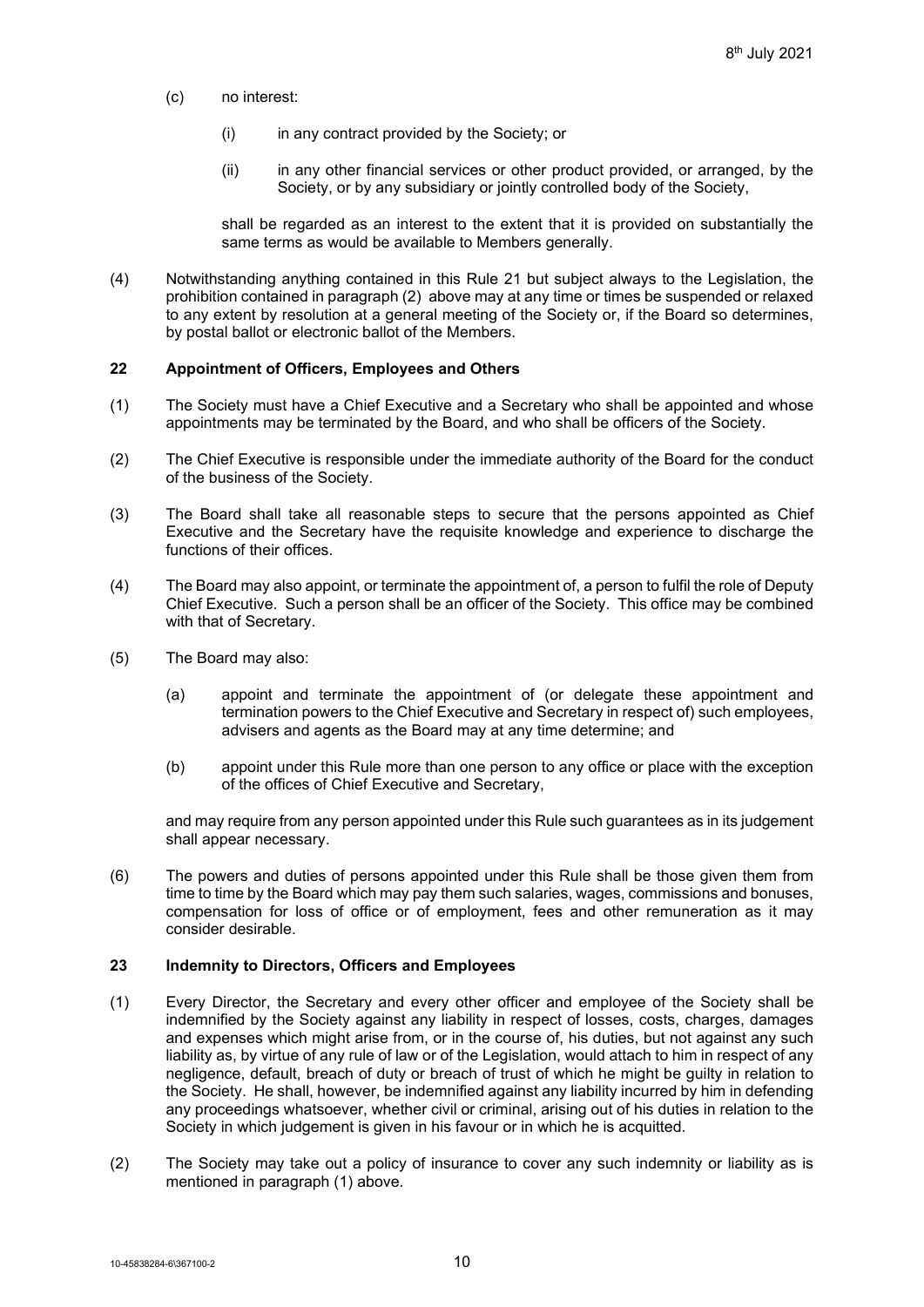# **24 Vacation of Office and Disqualification**

- <span id="page-13-0"></span>(1) A Director shall cease to hold office:
	- (a) if he resigns his office by notice in writing to the Chief Executive (or in the absence of the Chief Executive, the Secretary) on the date specified in the notice or, if none, the date that the notice is received by the Chief Executive or the Secretary (as the case may be);
	- (b) if he takes up a permanent residence outside the United Kingdom without the prior written consent of all of the other directors;
	- (c) if he is requested in writing by all other Directors (save the Director in question) to resign and a resolution that he has vacated office is thereafter passed at a meeting of the Board by at least two-thirds of the members of the full Board;
	- (d) if for more than three consecutive months he absents himself without permission of the Board from meetings of the Board held during that period and the Board passes a resolution that he has vacated office;
	- (e) on conviction for any offence involving dishonesty or on imprisonment following conviction for any offence;
	- (f) if he becomes bankrupt or is subject to sequestration or compounds or makes any arrangements with his creditors generally;
	- (g) if he is, or might be, suffering from mental disorder and either:
		- (i) he is admitted to hospital in pursuance of an application for admission for treatment under the provisions of the current Mental Health Act 1983 or the equivalent legislation for Scotland or for Northern Ireland; or
		- (ii) a registered medical practitioner who is treating him gives a written opinion to the Society stating that he has become physically or mentally incapable of acting as a Director and may remain so for more than three months;
	- (h) upon a resolution of which notice has been given under Rule [32](#page-18-0) that he shall cease to be a Director passed by a majority of the votes cast on a poll at a general meeting or, if the Board so determines, by postal ballot or electronic ballot of the Members;
	- (i) if, whilst a Director of the Society and without the prior consent of his co-Directors, he accepts the office of a director in any other organisation, company or body deemed by the Board to be in direct competition with the business of the Society;
	- (j) if he becomes prohibited by law from being a Director;
	- (k) if he contravenes Rule [21\(1\)](#page-11-1) by knowingly or recklessly failing to declare an interest and the Board passes a resolution to remove him from office;
	- (l) if the Board passes a resolution that the Director shall vacate office after either of the following has occurred:
		- (i) a Relevant Regulator has made it a condition of the Society's continued authorisation that the Director should cease to hold office or has imposed a requirement or made a recommendation that he should cease to hold office; or
		- (ii) the Director has failed to obtain or maintain any personal authorisation or approval required from a Relevant Regulator relevant to the office of Director; and
	- (m) in the case of a Director who holds executive office, his appointment to such office is terminated or expires and the Board resolves that his office be vacated.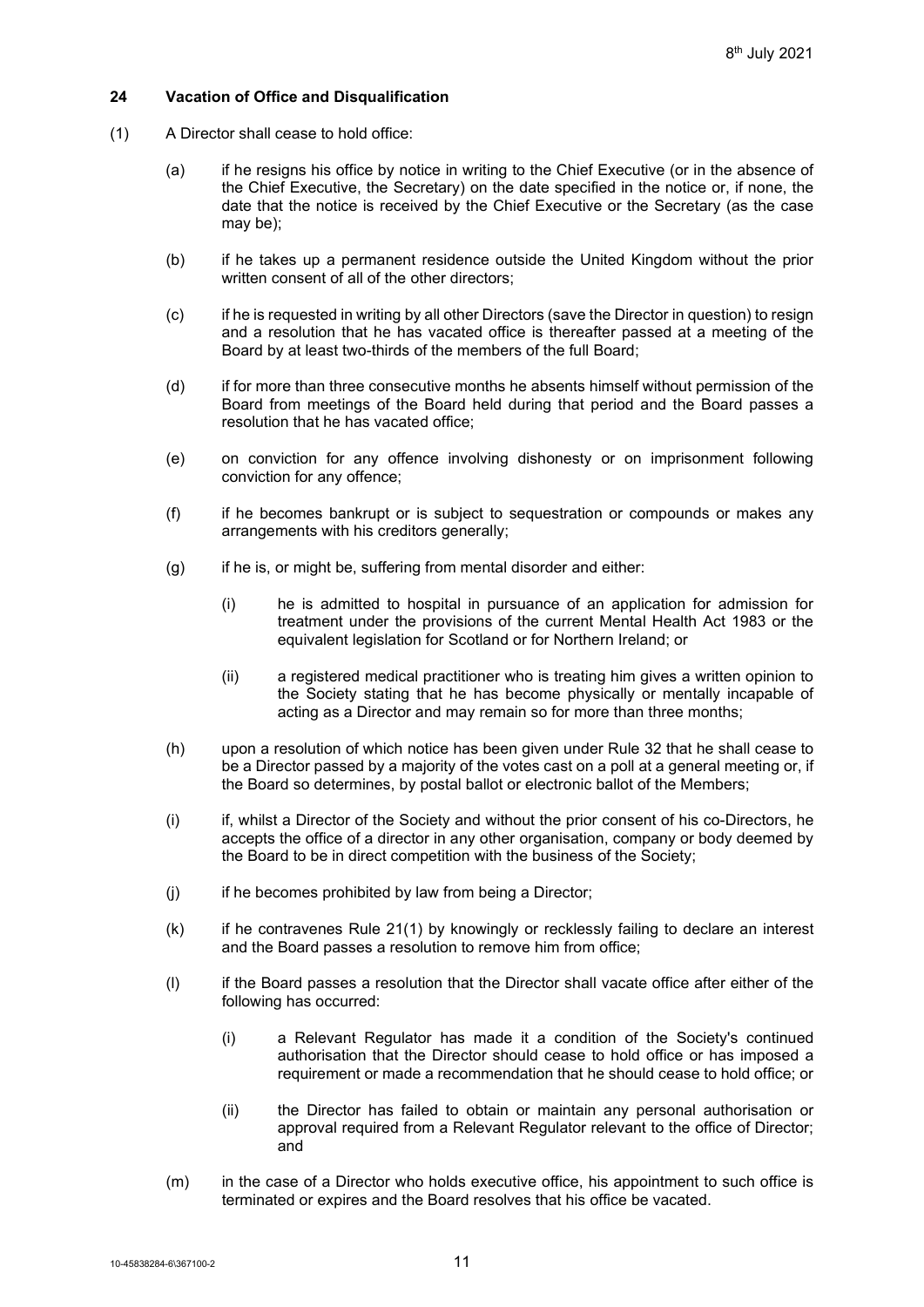(2) The Secretary shall give not less than 14 clear days' notice in writing to all Directors of a meeting of the Board at which it is intended to move a resolution to remove a Director from office. The notice shall set out the proposed resolution and, if all the requirements of this paragraph are not complied with, the resolution, even if passed, shall be of no effect. The provisions of Rule [49](#page-28-0) shall be deemed to apply to any such notice.

### <span id="page-14-2"></span>**25 Filling of Casual Vacancies**

- (1) In the case of any vacancy not occasioned by the retirement of any Director under Rule [26,](#page-14-3) the Board may at any time, and from time to time, appoint an individual as a Director to fill such a vacancy.
- (2) If the Board resolves to increase the number of Directors within the limitations prescribed by Rule [15\(2\),](#page-7-5) the Board may appoint an individual as an additional Director in order to fill any vacancy.
- (3) The Board shall appoint under this Rule only an individual who:
	- (a) appears to the Board to be fit and proper to be a Director, and
	- (b) is qualified under Rule [16\(2\)](#page-9-3) (as far as that Rule is applicable), and
	- (c) is not a person who, having been nominated for election as a Director at any election held within the preceding 12 months, was not elected as a Director.
- <span id="page-14-4"></span>(4) A Director appointed under this Rule shall hold office until the conclusion of the Annual General Meeting next following such appointment but, if he is appointed on a date falling within a period commencing with the beginning of the Society's financial year and ending with the Annual General Meeting held in that year, he shall not retire at that Annual General Meeting but rather:
	- (a) at the conclusion of the next Annual General Meeting, or
	- (b) at the expiration of the period of 16 months beginning with the date of his appointment

whichever is the earlier.

- (5) A Director appointed under this Rule and retiring under paragraph (4) above shall be eligible for election without nomination, provided that he is qualified under Rule [16\(2\)](#page-9-3) at the date of the Annual General Meeting at which he retires and is not ineligible by reason of his age on that date, and he shall be a retiring Director for the purposes of Rule [27\(3\).](#page-15-1)
- <span id="page-14-0"></span>(6) Notwithstanding any vacancies on the Board, the remaining Directors may continue to act. If at any time the number of Directors falls below the minimum of 5 prescribed by Rule [15,](#page-7-1) the Board so constituted, although its members are insufficient to form a quorum, may act by a majority of its members for a maximum period of one month but the Chair shall, notwithstanding any regulation under Rule [15\(5\)\(c\)](#page-7-6) not have a second or casting vote.

# <span id="page-14-3"></span>**26 Retirement of Directors**

In addition to any Director retiring under Rule [24\(1\)\(j\)](#page-13-0) or [25\(4\)](#page-14-4) all other Directors will retire at the latest at the Annual General Meeting after their election.

# <span id="page-14-1"></span>**27 Elections of Directors**

- (1) Elections of Directors shall be conducted either on a poll taken at the Annual General Meeting of the Society or if the Board so determines, by postal ballot or electronic ballot of the Members conducted during that part of the financial year which precedes the date of the Annual General Meeting. If an election is conducted by postal ballot or electronic ballot the following provisions of this Rule shall apply mutatis mutandis.
- (2) Where Directors are to be elected at the Annual General Meeting, a form for the appointment of a proxy shall be sent to each person entitled to notice of the meeting. Subject to Rule [27\(4\)](#page-15-2)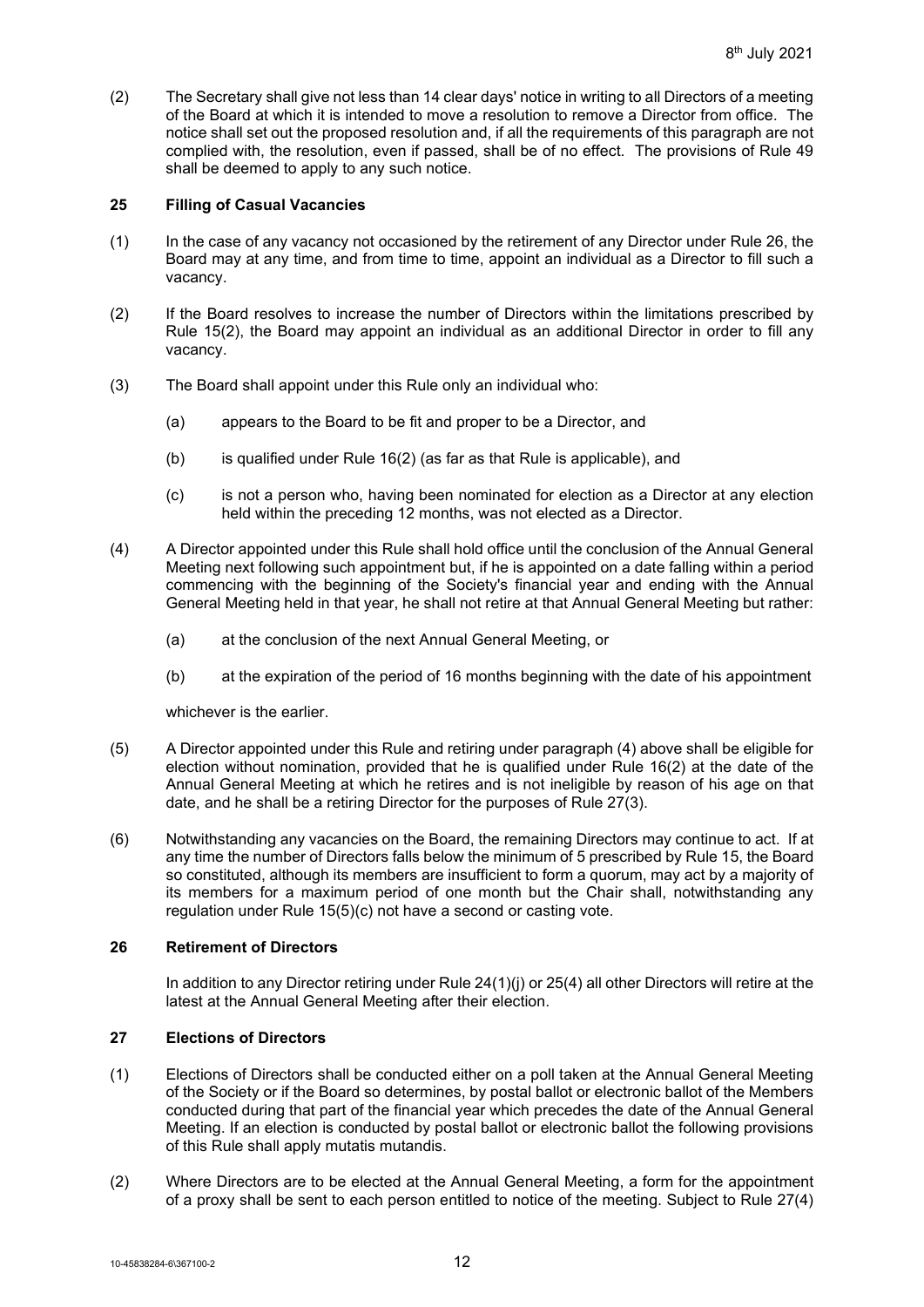below, the vacancies shall be filled by those candidates obtaining the most votes in their favour. Voting on the election of Directors shall be on a poll, which shall be deemed to have been demanded by the Chair. The following provisions of the Rules shall apply to the poll for the election of Directors:

- (i) the voting papers shall include the number of vacancies on the Board, the full names of all the candidates and any declarations required by the Act;
- (ii) subject to paragraph (i) above, the Board shall prescribe or approve the form of the voting papers and may include such other declarations and denoting of retiring Directors as it thinks fit;
- (iii) the voting shall be effected by the placing of an X after the names of the candidates for whom the votes are to be cast.
- (iv) the voting papers shall be void if a Member votes for more candidates than there are vacancies to be filled;
- (v) each Member shall have one vote in respect of each vacancy to be filled, and
- (vi) no Member shall be required to cast all or any of the votes given to him by paragraph (v) above.
- <span id="page-15-3"></span><span id="page-15-1"></span>(3) If, on an election of Directors at an Annual General Meeting, there is a contest for the office of Director in that the number of candidates for election or re-election to the Board exceeds the number of vacancies to be filled by the election, the vacancies shall be filled by those candidates obtaining the most votes.
- <span id="page-15-2"></span>(4) If at an Annual General Meeting there is no contest for the office of Director, then
	- (a) each Member entitled to vote in the election shall have one vote in respect of every candidate, but as provided in Rule [27\(2\)\(vi\)](#page-15-3) cannot be required to cast all or any of his votes;
	- (b) each vote shall be capable of being cast either for or against the candidate concerned; and
	- (c) a candidate shall be elected if, and only if, more votes are cast for him than against him.
- (5) Subject to receiving sufficient votes under Rules [27\(3\)](#page-15-1) and [\(4\)](#page-15-2) above:
	- (a) any Member both eligible for election and nominated under Rule [16\(2\)](#page-9-3) shall be deemed to have been elected, and
	- (b) any retiring Director offering himself for election or re-election who is qualified under Rule [16\(2\)](#page-9-3) at the date of the meeting and is then not ineligible by reason of his age shall be deemed to have been elected or re-elected unless a resolution that he shall cease to be a Director, of which notice has been given under Rule [32\(5\)\(b\),](#page-19-0) shall be passed by three fourths of the votes cast on a poll.

#### <span id="page-15-0"></span>**28 Pension and Other Schemes and Funds**

- (1) In this Rule the term "Officers" excludes any Director who does not hold or has not held any executive position in the Society in addition to that of Director.
- (2) The Board may from the Society's resources and on such terms as it thinks fit provide, establish, maintain and administer pension, life assurance, sickness, annuity and other funds or schemes (whether contributory or not) for the benefit of:
	- (a) past, present or future Officers and employees of the Society;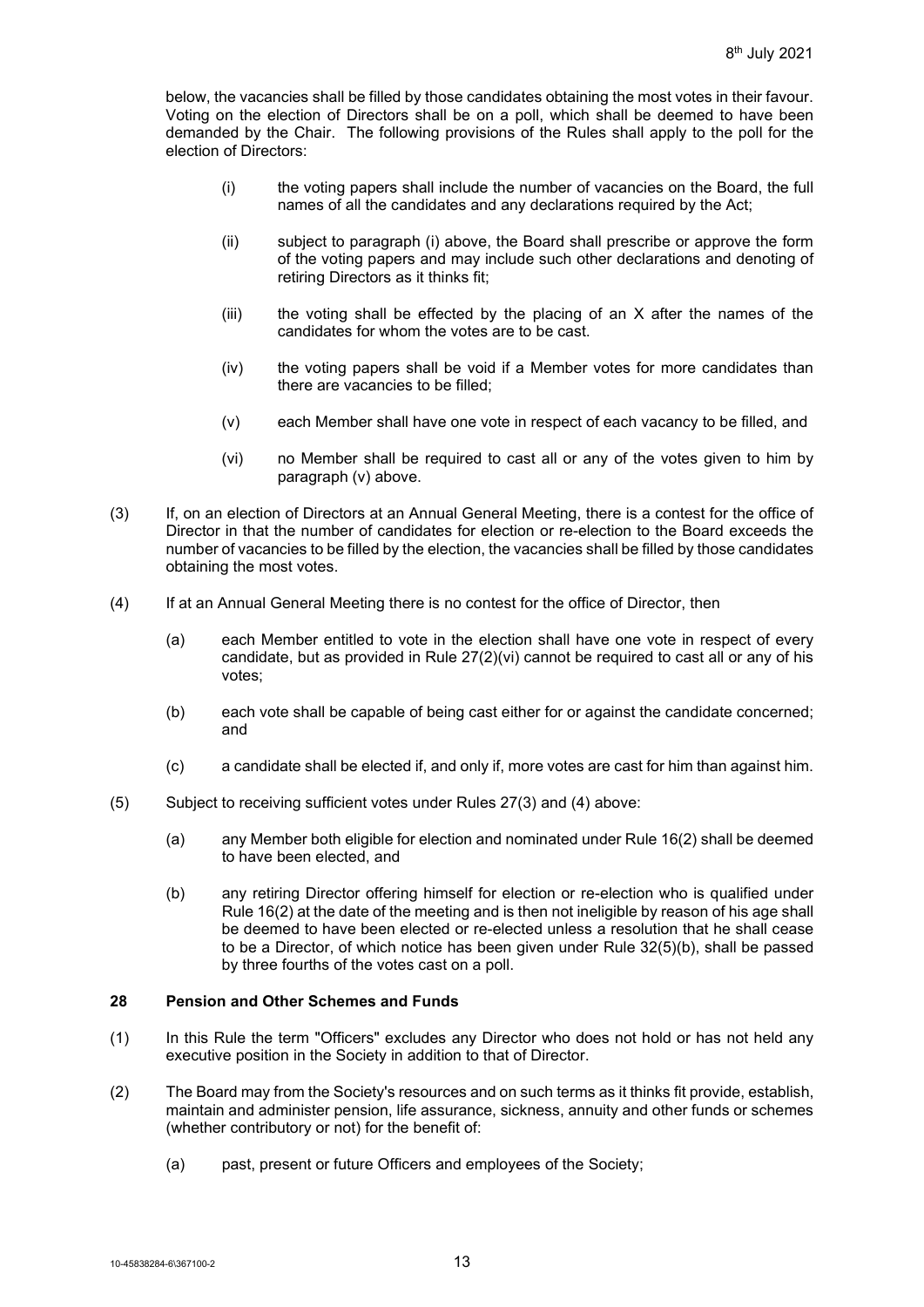- (b) past and present Officers and employees of any Society with which the Society may merge or accept a transfer of engagements in the future;
- (c) the Partners, children and dependants of persons referred to in sub-paragraphs (a) or (b) hereof.
- (3) In addition to the powers aforesaid the Board may, subject to Rule [28\(4\),](#page-16-0) grant on such terms as it thinks fit other pensions, allowances, gratuities, donations and bonuses to or for the benefit of:
	- (a) past or present Officers and employees of the Society;
	- (b) past Officers and employees of a Society with which the Society has merged;
	- (c) any Partners, children or dependants of such Officers and employees mentioned in (a) or (b) hereof.
- <span id="page-16-0"></span>(4) The Board may make, vary and revoke the Rules of any such fund or scheme as is mentioned in paragraph (2) (to such extent as this power is not thereby prohibited, or is found permissible) and may constitute any trust and may from time to time at its discretion exercise any powers reserved to the Society by the terms of any trust constituted by the Society including the power of modifying or discontinuing the terms of any such trust or any Rules or regulations that may be or may have been made pursuant thereto.

#### **29 Annual General Meeting**

- (1) The Society shall hold an Annual General Meeting in each financial year, at such hour, date and place as the Board shall determine.
- (2) Not more than 15 months shall elapse between the date of one Annual General Meeting and that of the next.
- (3) The Board shall lay before the Members at the Annual General Meeting the Annual Accounts of the Society for the last financial year before the date of that meeting, and shall also submit to them a report by the Board ("the Board's Report") on the business of the Society. The Board's Report shall include the information required by or under the Legislation and the Rules.
- (4) Notice of the time, date and place of the Annual General Meeting shall be given in accordance with Rule [32\(1\).](#page-18-1) Such notice shall state that copies of the Annual Accounts, the Board's Report and the report of the auditors are available to Members free of charge upon request.
- (5) In these Rules "Annual Accounts" means the classes of document (including the notes to them) which the Society is required (unless otherwise exempted) by or under the Act to prepare by way of accounts for itself individually and, if it has Controlled Bodies, by way of group accounts for itself and those Controlled Bodies.
- <span id="page-16-1"></span>(6) The report of the auditors on:
	- (a) the Annual Accounts laid before the Annual General Meeting;
	- (b) the Board's Report; and
	- (c) any other report required by the Legislation or which the Board considers appropriate,

shall be laid before that meeting and shall be available for inspection by any Member.

- (7) No business shall be transacted at an Annual General Meeting, and no resolution shall be brought forward at any such meeting, except as may arise upon:
	- (a) the Annual Accounts laid before the meeting;
	- (b) the Board's Report submitted to the meeting;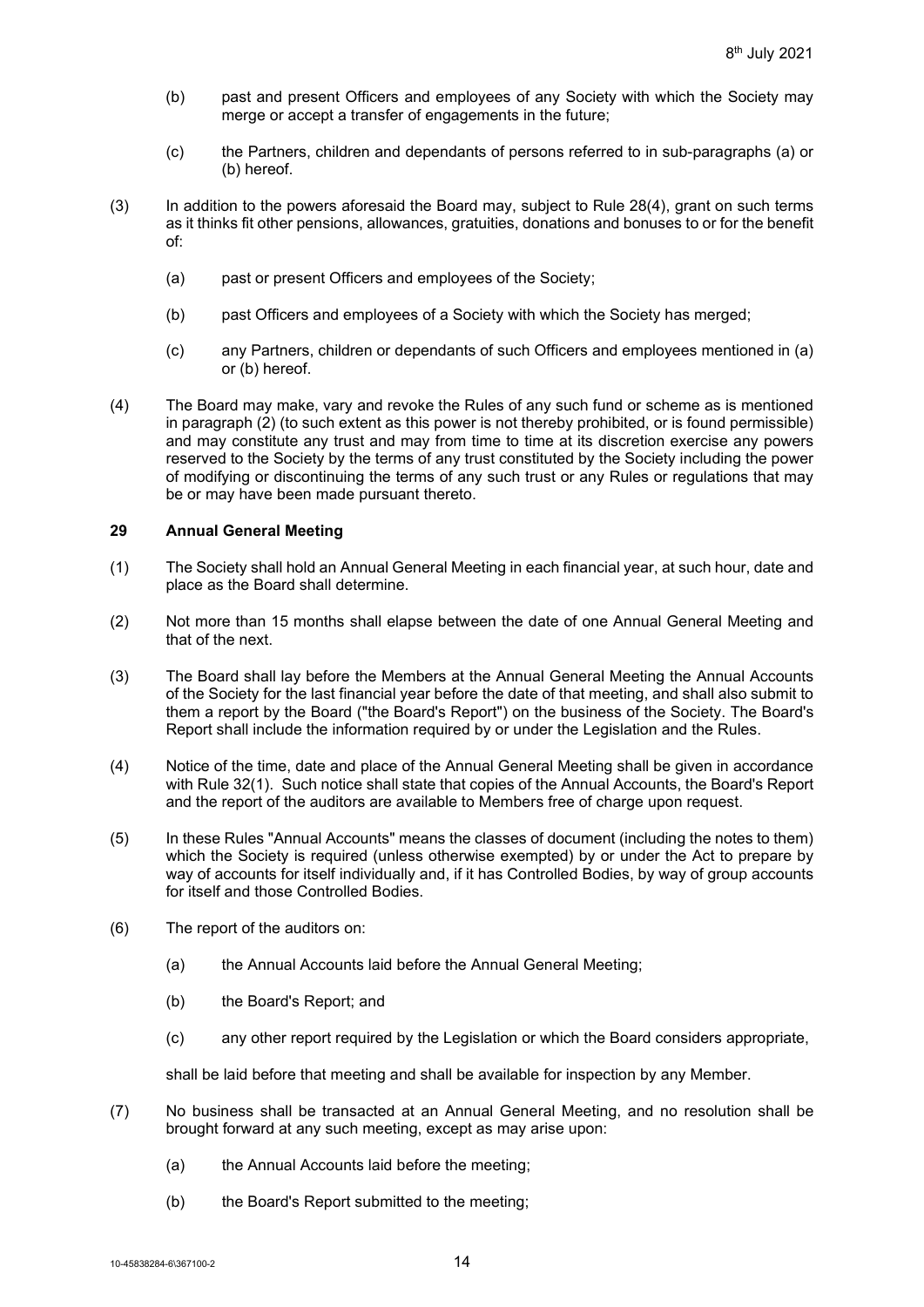- (c) the report of the auditors on the documents as described in Rule [29\(6\)](#page-16-1) above;
- (d) the election and re-election of Directors;
- (e) the appointment or re-appointment of auditors;
- (f) a motion for a resolution contained in a Members' Notice received by the Society in accordance with the provisions of Rule [32,](#page-18-0) and
- (g) any other business (including a motion for a resolution, whether special or ordinary, or a motion to add to, alter or rescind any of the Rules) brought before the meeting by the Board.

### <span id="page-17-2"></span>**30 Special General Meetings**

- (1) All general meetings other than Annual General Meetings shall be called Special General Meetings.
- (2) The Board may, whenever it thinks fit, convene a Special General Meeting.
- <span id="page-17-0"></span>(3) The Board shall convene a Special General Meeting on the requisition of not less than 50 Members qualified under paragraph [\(7\)](#page-19-1) below. The requisition shall state the objects of the meeting (which must not however include the election of a Director) and shall be signed by the requisitioners and deposited at the Registered Office and may consist of several documents in like form each signed by one or more requisitioners. A deposit of £50 in respect of each requisitioner signing the requisition shall be lodged with it at the Registered Office and shall be refunded to the relevant Members following the date and time of proposed meeting, except where a quorum for the meeting is not present within half an hour of the time set for the meeting or a resolution is passed at the meeting that some or all of the money should be used to help meet the cost of the meeting.
- <span id="page-17-1"></span>(4) If the Board does not within 28 days after the date of deposit of the sole requisition, or the date of deposit of the last requisition sufficient to comply with the requirements of paragraph (3) above, proceed to despatch notices convening a meeting to be held within 63 days after that date, the requisitioners or any proportion of them exceeding one-half may themselves convene a Special General Meeting. Any meeting so convened shall not be held after the expiration of five months from the date of the deposit of the sole or last requisition. The meeting so convened by the requisitioners shall be convened in the same manner, as nearly as possible, as that in which meetings are convened by the Board and notices shall be sent by post to those persons entitled under Rule [32\(1\).](#page-18-1) Any reasonable expenses incurred by the requisitioners by reason of the failure of the Board duly to convene a meeting shall be paid to those requisitioners by the Society. Any sum so paid shall be recovered by the Society from the defaulting members of the Board (whether by way of retention of fees or other remuneration in respect of services, or otherwise). The Board or, as the case may be, the requisitioners, shall give the Members notice of any resolution the requisitioners propose to move at the meeting at the same time and in the same manner as notice is given of the meeting.
- (5) No business shall be entertained at any Special General Meeting except such as shall be stated in the notice convening the meeting.
- (6) Except where the requisitioners themselves convene a Special General Meeting under paragraph (4) of this Rule, Special General Meetings shall be held at such hour, date and place as the Board shall determine.
- (7) A Member shall be qualified for the purposes of paragraph (3) above if he:
	- (a) has been a Member of the Society for a continuous period of not less than two years prior to the date of the requisition, and
	- (b) is a person entitled to vote at a general meeting of the Society on the date of the requisition.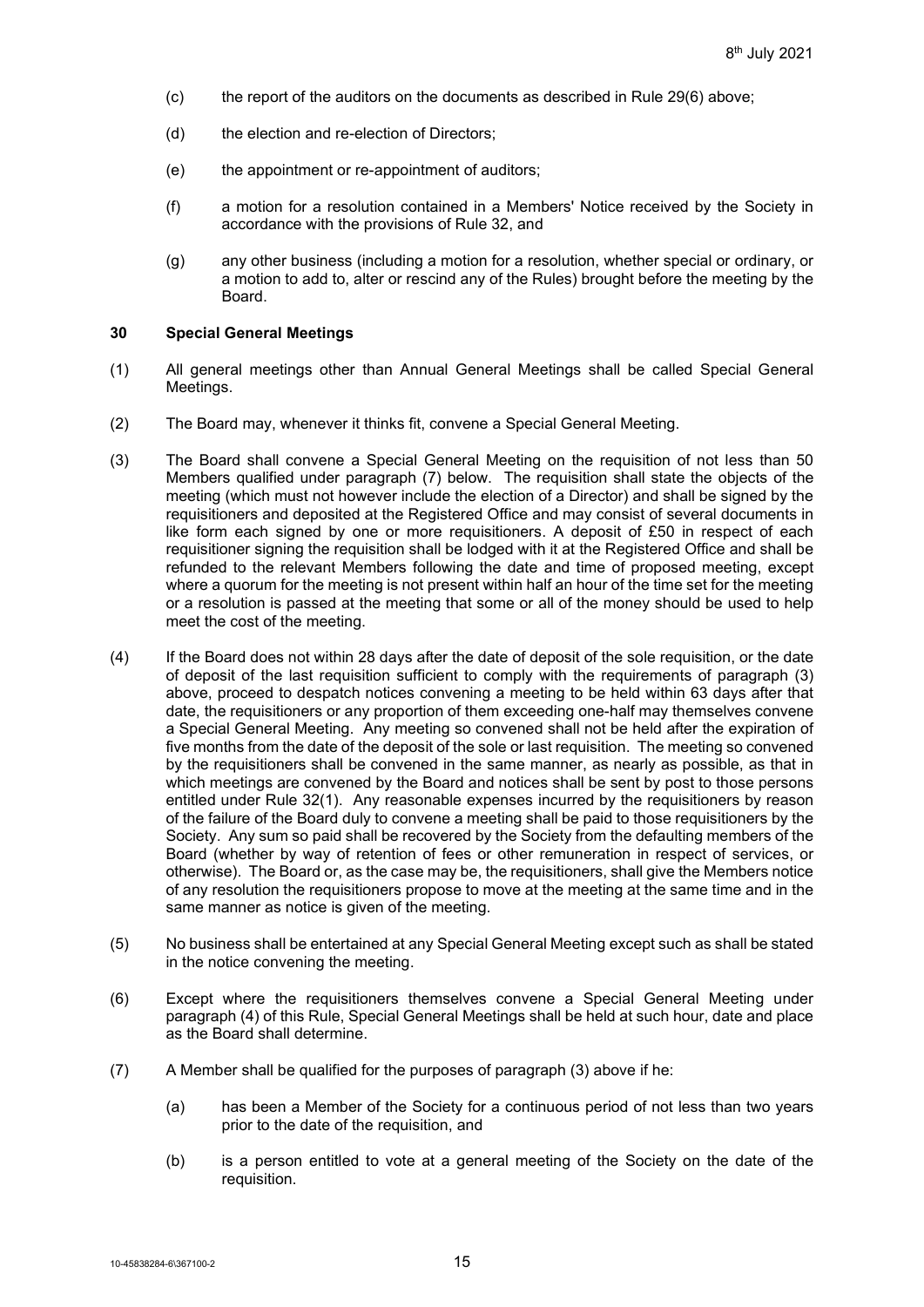## **31 Means of Participation in Meetings**

- (1) The Board may make arrangements for Members to attend and participate in Annual General Meetings and/or Special General Meetings by:
	- (a) attendance at a physical meeting place;
	- (b) simultaneous attendance and participation at a Secondary Meeting Place; and/or
	- (c) using an Electronic Platform.
- (2) An Annual General Meeting and a Special General Meeting may be held as the Board may determine:
	- (a) solely as a physical meeting; or
	- (b) subject to the Legislation:
		- (i) by offering Members the option to attend and participate at a physical meeting place (which may include a Secondary Meeting Place) or by using an Electronic Platform; or
		- (ii) solely as an electronic meeting accessible by using an Electronic Platform.
- (3) A Member is present at an Annual General Meeting or Special General Meeting for the purposes of these Rules if:
	- (a) he attends in person; or
	- (b) a person appointed as his proxy or attorney (or any person specified in paragraph (3) of Rule [35\)](#page-22-0) attends in person,

including in each case, where permitted by the Board in accordance with these Rules, attendance at any Secondary Meeting place or by using an Electronic Platform.

- (4) Where the Board decides that Members may attend and participate in an Annual General Meeting or a Special General Meeting by using an Electronic Platform, the notice of meeting given under Rule [32](#page-18-0) (Notice of Meetings) shall set out details of the Electronic Platform for the meeting (including any access arrangements for such Electronic Platform shall be communicated to Members, either in the notice or otherwise).
- (5) Details of any physical meeting place, Secondary Meeting Place and/or Electronic Platform that shall be stated in a notice of meeting given under Rule [32](#page-18-0) shall constitute the place of such meeting.
- (6) The Board may make arrangements for any documents which are required to be made available for inspection by Members at an Annual General Meeting or a Special General Meeting to be available for inspection at any Secondary Meeting Place (in addition to the principal physical meeting place) and/or to be accessible electronically on an Electronic Platform.
- (7) The Society shall require any persons wishing to attend an Annual General Meeting or a Special General Meeting (whether at any principal physical meeting place or any Secondary Meeting Place, or by using an Electronic Platform) to comply with any identification procedures and security arrangements as the Board shall reasonably specify from time to time.

#### <span id="page-18-0"></span>**32 Notice of Meetings**

<span id="page-18-1"></span>(1) The notice of the time and place of all meetings shall be sent to all Members for whom the Society has a valid address and published on the Society's website and on the intranet website of the Metropolitan Police Service. Such publications shall be deemed to be sufficient notice to all Members. At least 21 clear days' notice, expiring on the final date for the receipt of proxies under Rule [37,](#page-24-0) of every general meeting (whether an Annual General Meeting or a Special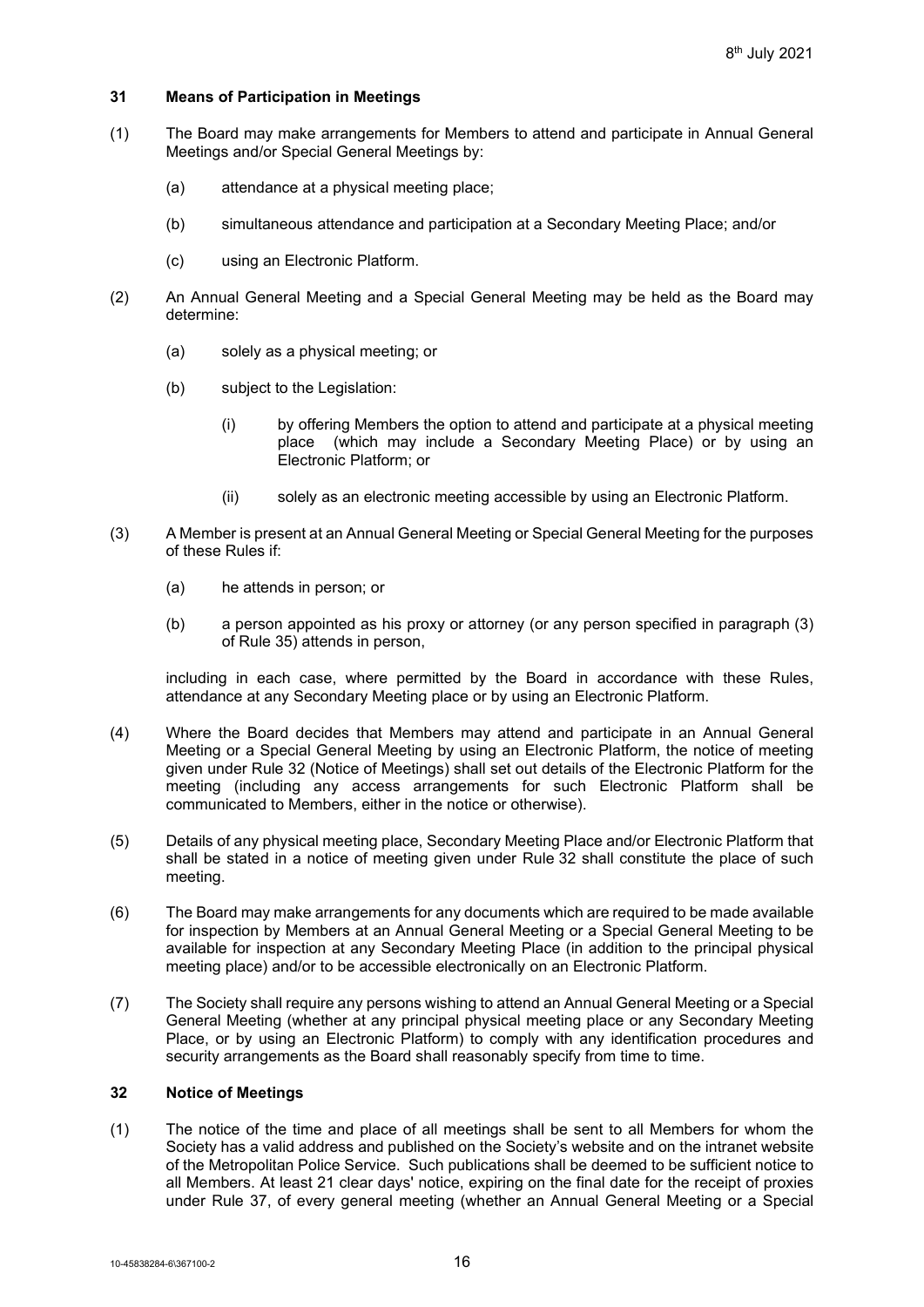General Meeting) specifying the hour, date and place of the meeting shall be given to Members as provided in this paragraph (1).

- (2) The notice shall specify:
	- (a) the nature of any resolution to be moved at the meeting and of the other business to be transacted thereat, and
	- (b) if applicable to the relevant meeting and subject to the Legislation and these Rules, the full name of each candidate for the office of Director, or auditor, unless the nomination has been made, or in the case of an auditor his nomination has been received, too late for his candidature to be included in, or to accompany, the notice.
- (3) Whenever a Special Resolution is to be considered the notice shall state that:
	- (a) a Member entitled to attend and vote may appoint one proxy to attend and, on a poll vote at the meeting instead of him; and
	- (b) the proxy need not be a Member of the Society; and
	- (c) the Member may direct the proxy how to vote at the meeting.
- (4) The Annual General Meeting shall be described as such in the notice of meeting.
- <span id="page-19-0"></span>(5) For the purposes of the following paragraphs of this Rule the following expressions shall have the following meanings:
	- (a) "Requisite Number" means 50, and
	- (b) "Members' Notice" means a notice given to the Society in writing (whether in one or more documents) by at least the Requisite Number of Members, of their intention to have moved on their behalf at an Annual General Meeting a resolution that is specified in the notice and is either a Special Resolution or an ordinary resolution.
- (6) If the Society receives a Members' Notice, (subject to paragraphs (7) and (8) below) the Board shall:
	- (a) include in the notice of the Annual General Meeting a notice specifying the intention of those Members moving it to have the resolution moved on their behalf at that meeting and, if applicable, the intention to move it as a Special Resolution and
	- (b) at the request of the Members intending to have the resolution moved on their behalf, include in the notice of that meeting under paragraph (1) a statement of intent of not more than 100 words with respect to the matter referred to in the resolution.
- <span id="page-19-1"></span>(7) The Board shall be under no duty:
	- (a) to include a Members' Notice in the notice of the Annual General Meeting or
	- (b) to include in the notice such a statement as is mentioned in paragraph  $(6)(b)$  above
	- if:
- (i) the Members' Notice (or the last of the documents sufficient to enable it to comply with the requirements of paragraph (5)(b) above) and, if submitted, any statement given (of the kind mentioned in paragraph 6(b) above) are given to or lodged with the Society later than the last day of the financial year preceding that in which the Annual General Meeting at which it is intended to move the resolution is held; or
- (ii) the resolution specified in the Members' Notice and, if lodged, any such statement does not relate directly to the affairs of the Society; or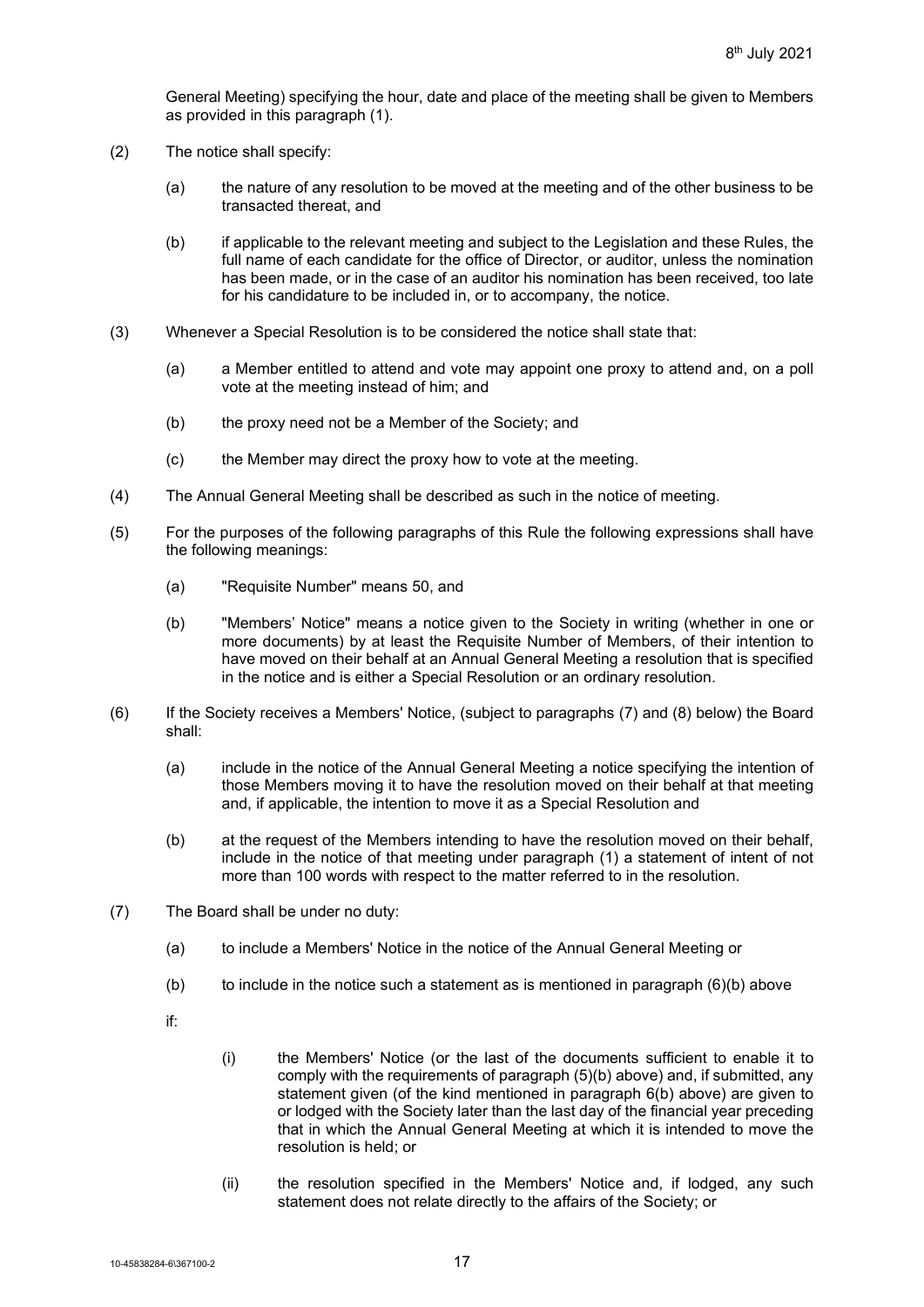- (iii) the rights conferred by paragraph (6) above are being abused to seek needless publicity for defamatory matter or for frivolous or vexatious purposes; or
- (iv) the resolution specified in the Members' Notice is in substantially the same terms as any resolution that has been defeated at a meeting during the period beginning with the third Annual General Meeting before the date on which the Members' Notice (or the last of the documents sufficient to enable it to comply with the requirements of paragraph (5)(b) above) is given to the Society.
- (8) If it is not practicable for any reason to include in the notice of the Annual General Meeting a notice given by Members in accordance with paragraph 5(b) above, the notice so given together with any statement lodged in accordance with that paragraph shall be advertised in accordance with paragraph (1), or at the next available date.
- (9) Neither:
	- (a) the accidental omission to send a notice of a meeting or to send any document accompanying the notice to, or the non-receipt of the notice by, any person entitled to receive notice; nor
	- (b) the non-receipt of a notice of meeting by any person entitled to receive it; nor
	- (c) subject to compliance by the Society with applicable laws, the inability, for any reason, of any person entitled to attend a general meeting to attend any physical meeting place (including any Secondary Meeting Place) and/or participate in the business of the meeting by using an Electronic Platform (whether as a result of any technical difficulties in relation to such Electronic Platform or otherwise)

shall invalidate the proceedings at that meeting.

- (10) The sending of a notice of a meeting to any person not entitled to be given notice of it shall not entitle him to attend or vote at that meeting nor invalidate the proceedings at that meeting.
- (11) Notwithstanding the provisions of the Rules regarding notices to Members, there shall be no requirement to send a notice to a Member where the Society does not have a current address for the Member, or where the Board has reason to believe that a notice sent to the postal or electronic Registered Address will not come to the attention of the Member.

# **33 Quorum at General Meetings**

- (1) No business shall be considered at any Annual General Meeting or Special General Meeting unless a quorum is present, and a quorum shall be constituted for all purposes by 15 Members present in person or by proxy and entitled to vote.
- (2) If no quorum shall be present within half an hour after the time appointed for the Annual General Meeting or Special General Meeting, or if during such meeting a quorum ceases to be present, the Chair of the meeting shall adjourn it to such hour, date and place as he shall direct, unless it is a Special General Meeting requisitioned under Rule [30\(3\)](#page-17-0) or [\(4\)](#page-17-1) whereupon the Chair of the meeting shall dissolve it.
- (3) At an adjourned meeting, two Members present and entitled to vote on a show of hands shall constitute a sufficient quorum.

# **34 Procedures at General Meetings**

(1) The Chair of the Board will preside at every general meeting of the Society. If there is no such Chair or if the Chair is not present within fifteen minutes after the time appointed for the meeting or if the Chair is unwilling to act, the Directors present shall elect one of their number to be Chair of the meeting. If at any meeting no Director is willing to act as Chair, of if no Director is present within fifteen minutes after the time appointed for the meeting, the Members present and entitled under Rule [30](#page-17-2) above to be included in the quorum for the meeting shall choose one of their number who is present to be the Chair of the meeting.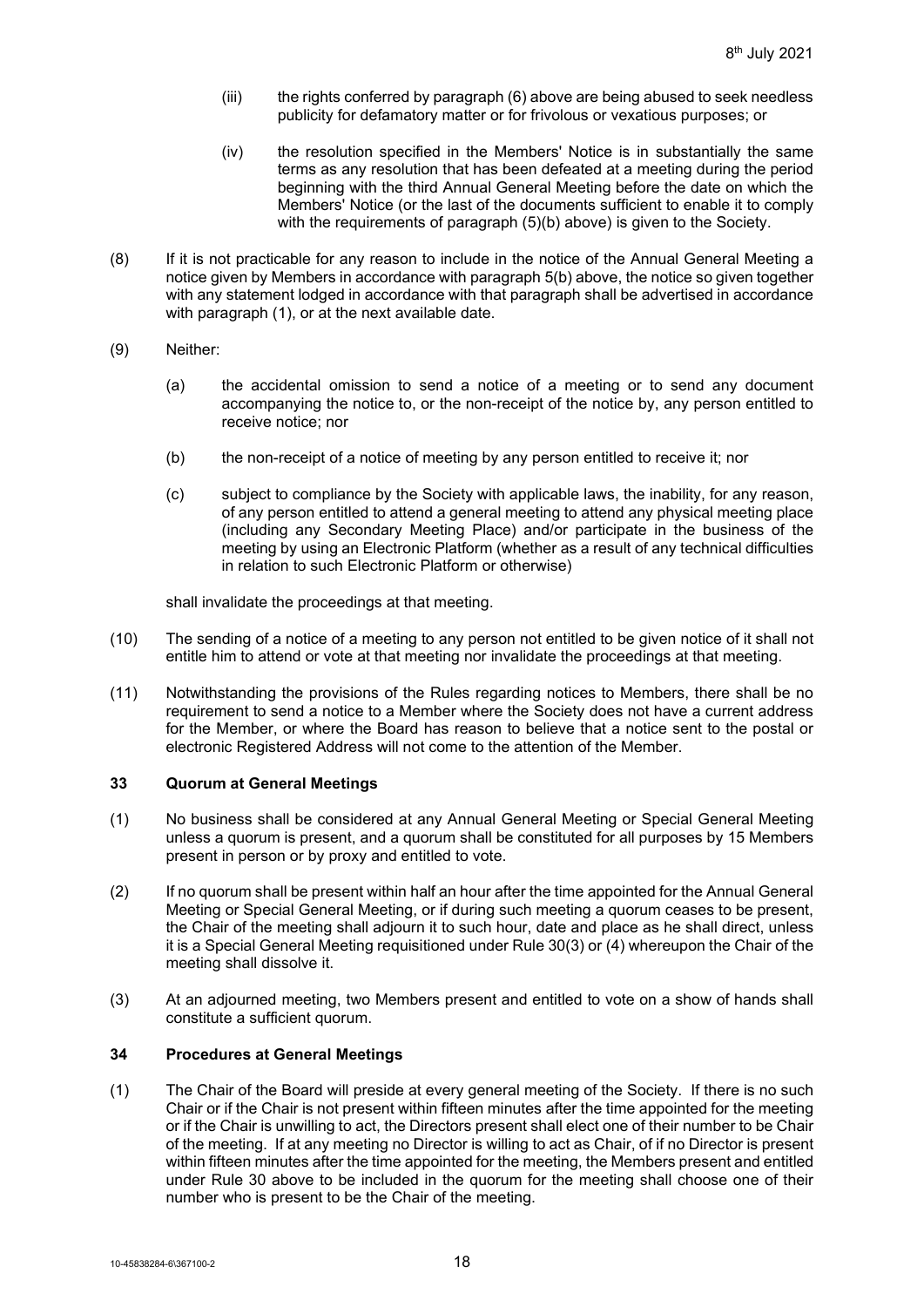- (2) The Chair of the meeting may, notwithstanding the presence of a quorum (and shall, if so directed by a resolution of the meeting), adjourn the meeting from time to time and from place to place, but except as provided in paragraph (10) of this Rule no business shall be transacted at any adjourned meeting other than the business left unfinished or not reached at the meeting from which the adjournment took place.
- (3) Every adjourned meeting shall be deemed a continuation of the original meeting and any resolution passed at an adjourned meeting shall for all purposes be treated as having been passed on the date on which it was in fact passed and shall not be deemed to have been passed on any earlier date.
- (4) When a meeting is adjourned for 30 days or more, notice of the adjourned meeting shall be given as in the case of an original meeting but otherwise it shall not be necessary to give any notice of an adjournment or of the business to be transacted at an adjourned meeting.
- (5) Subject to the Act and these Rules every question submitted to an Annual General Meeting or Special General Meeting shall be decided by a simple majority and such votes shall be taken in the first instance by a show of hands.
- (6) A poll may (before or on the declaration of the result of the show of hands) be demanded by:
	- (a) the Chair of the meeting, or
	- (b) 10 Members who are entitled to vote at the meeting and are present in person, by proxy, by attorney, by representative or by a person specified in Rule [35\(4\).](#page-22-1)

and in the event of such a demand, a poll shall be taken in accordance with paragraph (10) of this Rule, but no poll shall be permitted upon a resolution to appoint a Chair or as to whether the meeting should be adjourned.

- (7) Unless a poll be so demanded, a declaration by the Chair that a resolution on a show of hands has been carried, or carried unanimously, or by a particular majority, or lost, or not carried by a particular majority, and an entry to that effect in the minutes of the meeting shall be conclusive evidence of the fact without proof of the number or proportion of the votes recorded in favour of, or against, such resolution.
- (8) If a motion for a Special Resolution is to be put to the vote of the meeting or there is a contest for the office or appointment of a Director or auditor, a poll shall be deemed to have been demanded by the Chair.
- (9) Except in the case of a motion for a Special Resolution or of a consent for the office or appointment of Director or auditor, the demand for a poll may, before the poll is taken, be withdrawn but only with the consent of the Chair, and a demand so withdrawn shall not be taken to have invalidated the result of a show of hands declared before the demand was made.
- (10) If a poll is duly demanded in accordance with paragraph (6), it shall be taken at the meeting at which it is demanded or, if the Chair so decides, at an adjourned meeting and in either case in such manner, subject to paragraph (12) below, as the Chair directs and the result of the poll, shall, notwithstanding paragraph (3) of this Rule, be deemed to be the resolution of the meeting or adjourned meeting at which the poll was taken. The Chair may, in the event of a poll, appoint the scrutineers (who need not be Members) and may adjourn the meeting or adjourned meeting to some hour, date and place fixed by him for the purpose of declaring the result of the poll.
- (11) A poll demanded on a question of adjournment shall be taken forthwith and the result declared immediately upon the conclusion of the taking of the poll. A poll demanded on any other question shall not prevent the continuance of a meeting for the transaction of any business other than that upon which the poll has been demanded.
- (12) Voting papers to be used on a poll shall be valid only if they are issued by the Society.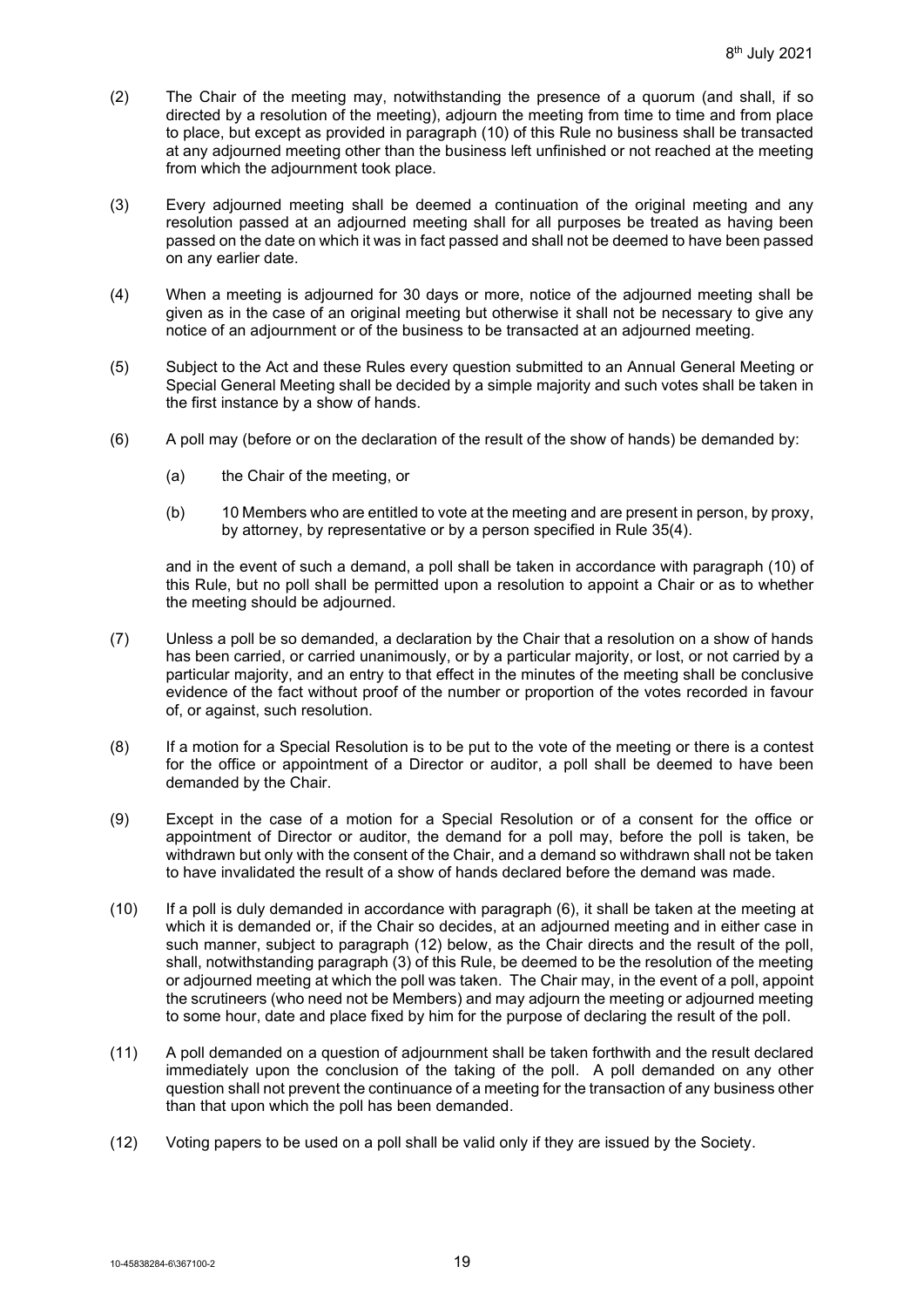(13) The Board may make regulations for the taking of polls, for the conduct of elections, for the counting of votes and for the safe keeping or destruction of forms of proxy and ballot papers, and may appoint scrutineers in relation to any meeting and any vote to be taken at such meeting.

### <span id="page-22-0"></span>**35 Entitlement of Members to Vote on Resolutions**

- (1) Subject to Rule [1\(5\),](#page-3-1) every Member present or voting by proxy (and not disqualified by arrears or otherwise as mentioned in these Rules) shall have one vote, and when the votes are equal then the presiding officer shall have an additional or casting vote.
- <span id="page-22-2"></span>(2) The holder of a power of attorney from a person who is a Member and who is entitled to vote under paragraph (1) above shall, if the power of attorney is duly registered at the Registered Office and if the power has the effect of authorising the holder to exercise the rights of the Member under the Rules, be entitled to vote in all circumstances as if he were a Member and in the Member's stead but he shall not be entitled to appoint a proxy or an attorney.
- (3) A Member who is entitled to vote under paragraph (1) above, and in respect of whom an order has been made by any court having jurisdiction (whether in the United Kingdom or elsewhere) in matters concerning mental disorder may vote, by his receiver, curator bonis or other representative in that behalf appointed by that court. Any such receiver, curator bonis or other representative may vote either on a show of hands or on a poll, and if on a poll, may vote by proxy. Evidence to the satisfaction of the Board of the authority of the person claiming to exercise the right to vote shall be deposited at the Registered Office not less than 2 clear days before the day appointed for holding the meeting or adjourned meeting, at which the right to vote is to be exercised, and in default, the right to vote shall not be exercisable.
- <span id="page-22-1"></span>(4) The right to vote shall be limited to those persons on whom this Rule confers a right to vote (subject to Rule [37\)](#page-24-0).

# **36 Postal Ballots and Electronic Ballots**

- (1) The Board may determine that the voting on any resolution (whether special or not) or in any election of Directors may be conducted by postal ballot or by electronic ballot (being a ballot on which some of the voting is conducted in accordance with the provisions of the Legislation as to electronic voting and the remainder of the voting is conducted as if it were a postal ballot).
- (2) Within one month (or such longer period as the Board may deem necessary) after the determination of the Board under paragraph (1) above the Society shall give notice of the postal or electronic ballot in accordance with the Legislation. Except where the Legislation otherwise provides in relation to a Member who has agreed with the Society to access notice of the ballot on a website, the notice shall be accompanied by or incorporate a ballot form and shall be sent:
	- (a) not less than 21 clear days nor more than 56 days before the date which the Society specifies for the receipt of the completed ballot forms;
	- (b) subject to Rule [49\(6\),](#page-28-1) by post to the Registered Address (or to any electronic address notified to the Society for the purpose) of every Member who would be eligible to vote on the resolution if the voting date fell on the date of the notice of the postal or electronic ballot, "the voting date" here meaning the date specified for the receipt of the completed ballot forms, and
	- (c) to every person:
		- (i) who becomes a Member of the Society after the date of the notice of the postal or electronic ballot and before the voting date; or
		- (ii) who, being such a Member at the date of that notice, attains the age of 18 after that date and on or before the voting date,

and who would (in either case) be eligible to vote on the resolution if he remained such a Member until the voting date,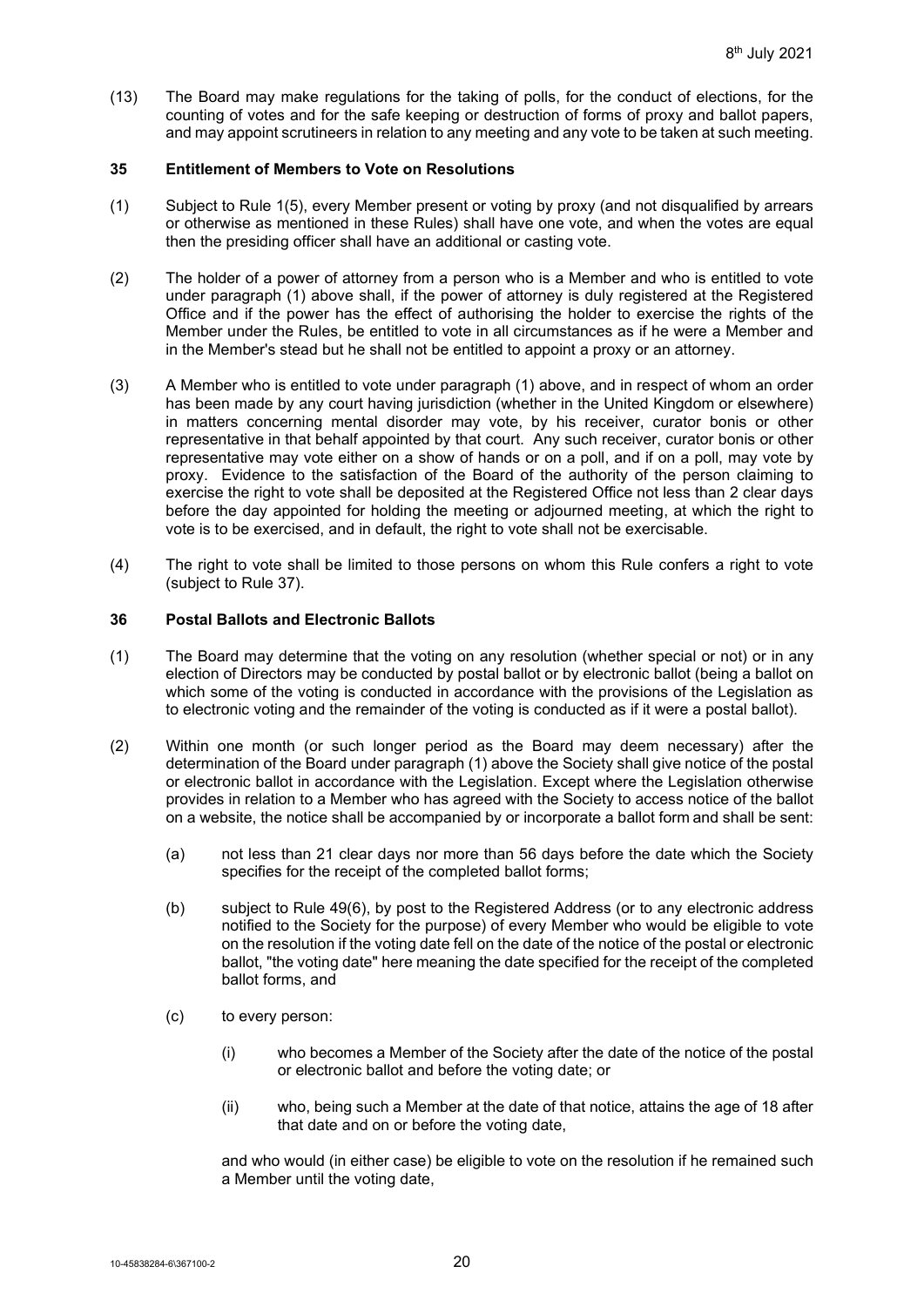and for the purposes of this paragraph, paragraphs (9) to (11) of Rule [32](#page-18-0) shall apply to the sending of a notice of a postal or electronic ballot as they apply to the sending of a notice of a meeting.

- (3) The notice of a postal or electronic ballot sent in accordance with paragraph (2) above:
	- (a) shall contain such other notices relating to the resolution, and
	- (b) shall be accompanied by such other documents,

as would be required to be given, sent or delivered to a Member with a notice of meeting, had it been intended to vote on the resolution at a meeting instead of by postal or electronic ballot with the exception of any notices relating to voting by proxy at a meeting.

- (4) The accidental omission:
	- (a) to give notice of a postal or electronic ballot; or
	- (b) to send a ballot form or any document required by paragraph (3) above to accompany such a notice,

to any person entitled to receive it, or non-receipt of such a notice, ballot form or document by such a person, shall not invalidate the ballot.

- (5) The ballot form shall be in such form and be accompanied by or incorporate any explanatory note as the Board may decide.
- (6) Subject to the foregoing provisions of this Rule, the Board shall make regulations for the conduct of the ballot (including the appointment of a person to decide all questions that might arise relating to the ballot except such as are by this Rule delegated to the Board) and shall fix a time (not being later than 7 days after the final date for the receipt of ballot forms) and place at which the ballot forms shall be opened and counted.
- (7) A Member to whom a ballot form is sent in accordance with paragraph (2) above shall be entitled to one vote on any resolution.
- (8) The matter in question shall be decided by the appropriate majority of the votes given and if the decision is:
	- (a) to rescind a resolution, it shall be rescinded as from the time at which the counting of the votes is completed but any such rescission shall not affect the validity of any act done under the resolution before it was suspended, or
	- (b) to carry into effect or to pass a resolution, that resolution shall come into effect as from the time at which the counting of the votes is completed.
- (9) The Board shall announce the result of the postal or electronic ballot by:
	- (a) a notice displayed on the Society's website; and
	- (b) a notice displayed in a prominent position at the Principal Office and at all branch offices,

and shall state in that advertisement and notice the time at which the counting of the votes was completed.

(10) Where the Board has determined under paragraph (1) above that the voting in an election of Directors or on a resolution of the Society is to be conducted by an electronic ballot, the regulations made by the Board under paragraph (6) above may include (but need not be limited to) regulations prescribing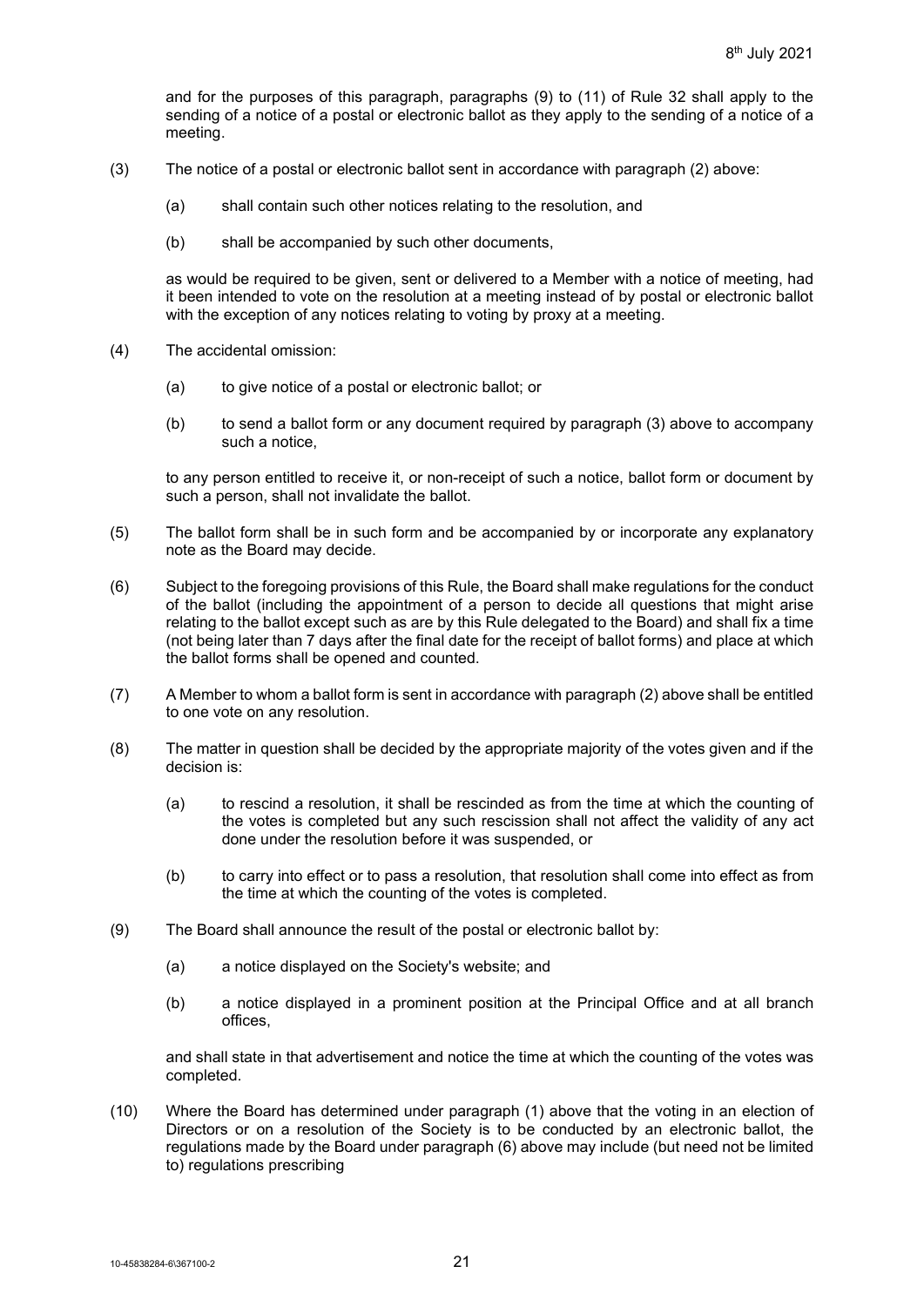- (a) the manner in which the votes of Members who vote electronically may be registered in accordance with the Legislation;
- (b) the manner in which Members who vote electronically may confirm the terms of the declarations required by the Legislation;
- (c) the manner in which the authenticity and integrity of the votes of Members who vote electronically is to be established;
- (d) the consequences of any irregularities occurring in the course of the ballot, including (but not limited to) provisions as to the validity of multiple votes cast by a Member in the same election of Directors or on the same resolution; and
- (e) the final date for the registration of the votes of Members who vote electronically.

#### <span id="page-24-0"></span>**37 Appointment of Proxies**

- (1) A Member entitled to attend and vote at a meeting of the Society:
	- (a) may appoint one person (whether a Member or not) as his proxy to attend and, on a poll, to vote at the meeting instead of him, and
	- (b) may direct the proxy how to vote at the meeting.
- (2) The instrument appointing a proxy or a representative shall be deposited at the Registered Office not less than 48 hours before the day appointed for holding the meeting, or adjourned meeting, and in default the instrument shall not be treated as valid.
- (3) An instrument appointing a proxy shall be in the following form or a form as near thereto as circumstances admit:

"Metropolitan Police Friendly Society Limited

**I**.........................................................................................................................

of.......................................................................................................................

hereby appoint the Chair of the meeting

or, failing him.......................……….….................................……………......................

of......................................................................................................................

as my proxy to attend (, speak) and vote in my name and on my behalf at the meeting of the Society to<br>be held on the day of 20 and at any adjournment thereof. and at any adjournment thereof.

Unless instructed to vote for or against the resolution(s) (as set out in the notice convening the meeting) by the placing of an X in the box(es) below, the proxy will abstain or vote at his discretion.

| Resolution No |  | For | Against |
|---------------|--|-----|---------|
|               |  |     |         |
|               |  |     |         |
|               |  |     |         |

Dated this day of 20

Signature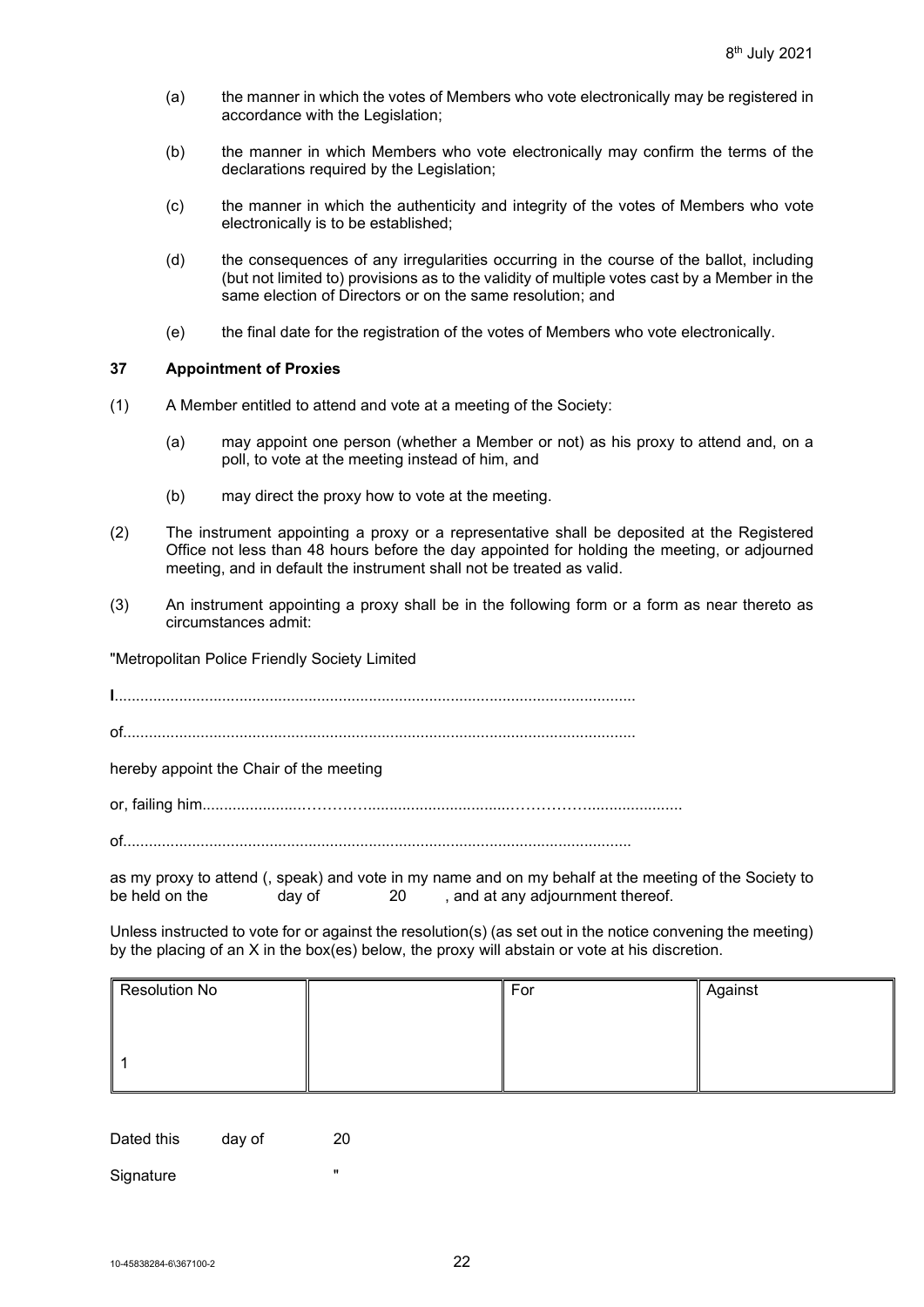- (4) The Society may add to any instrument issued by it in the form set out in paragraph (3) above any explanatory notes it may think fit to assist appointors.
- (5) The instrument appointing a proxy shall be deemed to confer authority to demand or join in demanding a poll and to speak at the meeting.
- (6) If a Member who, at the final date for the receipt of proxy instruments determined under paragraph (2) above, is entitled to attend and vote at the meeting appoints a person as a proxy to vote instead of him at that meeting and then ceases after that date to be so entitled, that person may notwithstanding Rule [35\(2\)](#page-22-2) act as the Member's proxy at that meeting.
- (7) A vote given in accordance with the terms of an instrument of proxy shall be valid notwithstanding:
	- (a) the previous death or mental disorder of the appointor or revocation of the proxy or of the authority under which the proxy was executed, provided that no intimation in writing of such death, mental disorder, revocation or transfer as aforesaid shall have been received by the Society at its Registered Office before the commencement of the meeting or adjourned meeting at which the proxy is used;
	- (b) that since the last date specified for the deposit of instruments of proxy the appointor has ceased to be entitled to attend and vote at the meeting.

#### **38 Accounts, Systems of Control**

- (1) The Board shall ensure that accounting records of the Society are kept, and shall establish and maintain systems of control of its business and records and of inspection and reporting, in accordance with the Legislation.
- (2) The Board shall cause to be maintained separate accounts for, and which identify the separate assets of, any Controlled Bodies.
- (3) The Secretary shall supply free of charge to every Member on demand copies of the Annual Accounts for the last financial year, the Board's Report for that year and the auditors' report on those accounts, and he shall ensure that copies of such documents are also made available at every office of the Society.

# **39 Inspection of Records**

- <span id="page-25-1"></span>(1) Subject to Rule [39\(2\)](#page-25-0) below and to the Legislation, the Board shall make the records of the Society available for inspection by any Member or person having an interest in the funds of the Society at all reasonable hours, at the Registered Office of the Society, or at any place where the records are kept.
- <span id="page-25-0"></span>(2) It shall be the duty of the Secretary to make available the records under Rule [39\(1\)](#page-25-1) accordingly, but such Member or person shall not, unless he is an officer of the Society, or is specially authorised by a resolution of the Society to do so, have the right to inspect the loan account of any other Member, or have access to any personal data and/or information in respect of any other Member, without the written consent of that Member.

# **40 Auditors**

- (1) At each Annual General Meeting the Society shall appoint a qualified auditor to audit its Annual Accounts in accordance with the Legislation. An individual or a firm may be appointed as auditor. The Society shall, within one week of the date of the meeting, notify the Relevant Regulator if no auditor has been appointed or re-appointed.
- (2) The Board may appoint an auditor to fill any casual vacancy occurring between general meetings of the Society.
- (3) The remuneration, including any sums in respect of expenses, to be paid to the auditor shall be fixed by the Board or in such manner as the Society shall determine at a general meeting.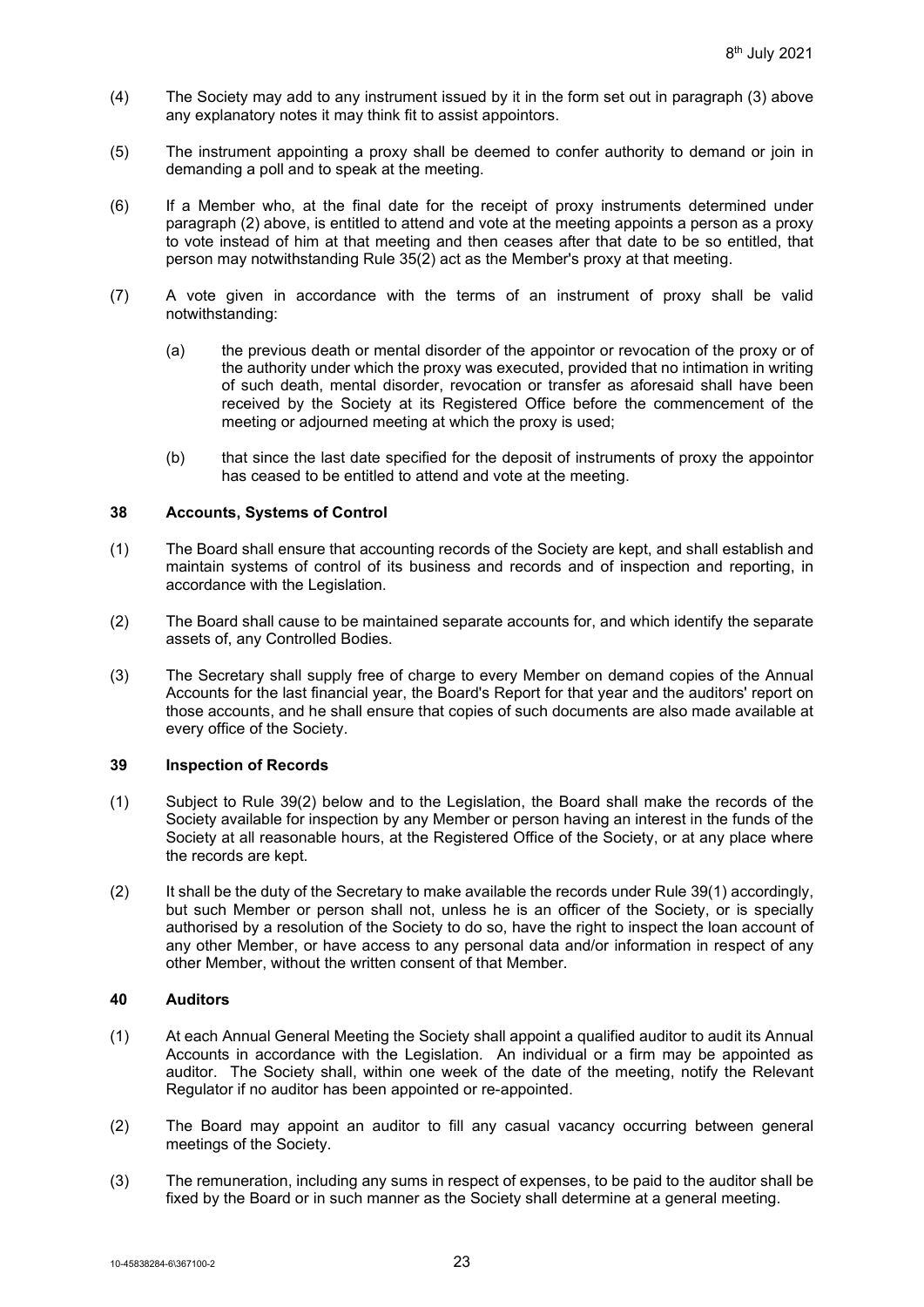- (4) In the event of:
	- (a) the removal of an auditor before the expiration of his term of office by an ordinary resolution of Members;
	- (b) the resignation of an auditor in accordance with Schedule 14 of the Act; or
	- (c) the Society appointing another person as auditor in place of a retiring auditor;

the Secretary shall, within 14 days, send a copy of that notice to the Relevant Regulator.

- <span id="page-26-1"></span>(5) Where the Society receives from an auditor, on cessation of his office, a statement of any circumstances which he considers should be brought to the attention of the Members and creditors of the Society, the Chief Executive shall, unless on application the court directs otherwise, send a copy of such statement to the Members.
- (6) Where the auditor, with a notice referred to in Rule [40\(5\),](#page-26-1) requisitions the convening of an extraordinary general meeting of the Society for the purpose of considering an explanation of the circumstances connected with his resignation, the Secretary shall within 21 days convene such general meeting for a date not more than 28 days after the date on which notice of the meeting is given and the Society will, unless on application the court directs otherwise, comply with requirements set out in paragraph 13 of Schedule 14 to the Act.

#### **41 Actuary and Valuations**

- (1) The Society shall keep valuation records and shall have an actuary or actuaries who shall be appointed and whose appointment may be terminated by the Board. The Board shall notify the Relevant Regulator of all appointments and changes to actuaries of the Society that undertake regulatory functions to the extent required under the Legislation.
- (2) The Board shall arrange for the relevant actuary to conduct an investigation and recommend accordingly as to the financial condition of the Society in respect of its long term business in accordance with the Legislation, and any Bonuses.

#### <span id="page-26-0"></span>**42 Application of Funds**

- (1) All monies received on account of contributions in accordance with any Tables, or on account of donations or otherwise, shall be applied in carrying out the purposes of the Society in accordance with the Rules.
- (2) Both monies received and interest on investments, shall be credited to the appropriate funds.
- (3) Any transfer of assets between the Society and a Controlled Body should be at arm's length and for a proper market value consideration and there shall be a proper apportionment of all items of money and expenses between a Society and its Controlled Bodies.

#### **43 Investment of Funds**

- (1) So much of the funds of the Society as may not be wanted either for immediate use, or to meet the usual accruing liabilities, shall with the consent of the Board or of a majority of the Members present and entitled to vote in general meeting be applied or invested in the purchase of or at interest upon the security of such stocks, funds, shares, securities or other investments or property of whatsoever nature and wheresoever situate and whether involving liability or not as the Board shall in their absolute discretion think fit to the intent that the Board shall have the same power of investing and or transposing of investments in all respects as if they were absolute beneficial owners thereof.
- (2) Without prejudice to the power of the Society to invest its funds in property the Society may acquire and hold premises:
	- (a) for the purpose of carrying on any of its activities; or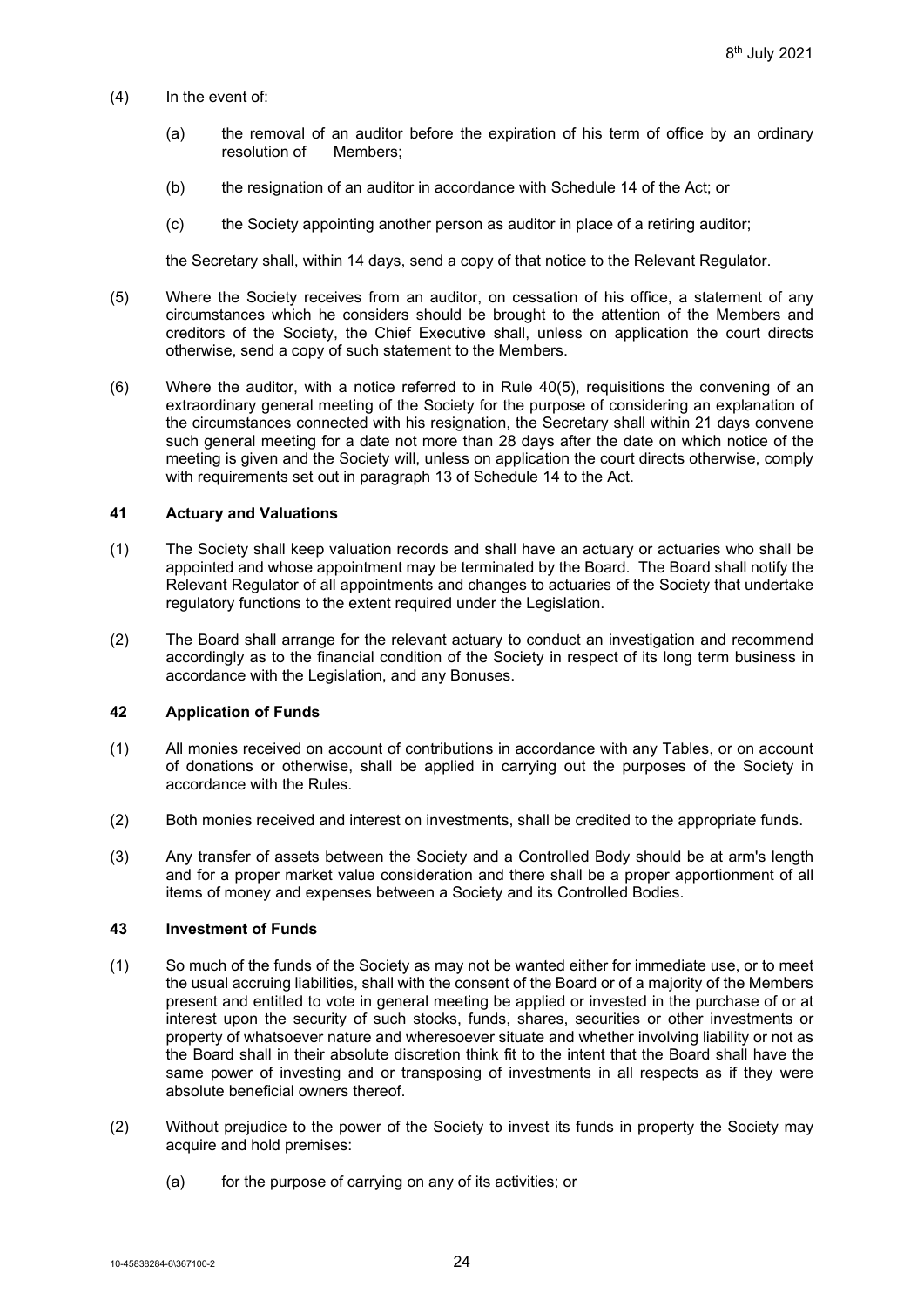(b) for the purpose of enabling a subsidiary of the Society, or a body jointly controlled by the Society, to conduct its business and may dispose of any premises so held,

and may dispose of, or otherwise deal with, any premises so held by it.

#### <span id="page-27-0"></span>**44 Disputes**

- (1) If any dispute shall arise between a Member or person claiming through a Member or under the Rules, or any person aggrieved who has ceased to be a Member, or any person claiming through such person aggrieved, and the Society, or any officer of the Society, it shall be decided by reference to arbitration, under the conditions set out at paragraph (2) of this Rule or, where both parties to the dispute so consent, by reference to the county court.
- (2) Five arbitrators shall be elected at a general meeting, none of them being directly or indirectly interested in the funds of the Society, and any vacancy or vacancies shall be filled at a general meeting. The complaining party to a dispute, or someone appointed by him, shall draw one name out of the five by lot and the arbitrator whose name is first drawn shall decide the dispute.
- (3) The Society shall pay the reasonable fees and expenses of the arbitrator in the first instance, but any and all such payments shall be made without prejudice to the power of the arbitrator to make a costs award in his or her final award which allocates the costs and expenses of the arbitration between the parties in such manner as the arbitrator considers appropriate in the circumstances of the case.
- (4) In default of determination under paragraph (2) above and upon the expiry of 40 days beginning with the day on which application was made for such determination, either party may apply for determination of the dispute by the county court.
- (5) In this Rule the expression "dispute" includes any dispute arising on the question whether a Member or person aggrieved is entitled to be or to continue to be a Member or to be reinstated as a Member but, save as aforesaid, in the case of a person who has ceased to be a Member, does not include:
	- (a) any dispute other than a dispute on a question which arose whilst he was a Member or arises out of his previous relation as a Member to the Society; or
	- (b) a dispute which has arisen as a result of and incidentally to a dispute between a Member, or person aggrieved who ceased to be a Member and a person claiming through him or under the Rules.
- (6) Nothing in these Rules prevents any person from having a complaint dealt with in accordance with any ombudsman scheme of which the Society is a member either before, or instead of, arbitration.

### **45 Complaints**

- <span id="page-27-1"></span>(1) Without prejudice to Rule [44,](#page-27-0) the Board of Directors:
	- (a) shall, subject to the Legislation, establish internal procedures for the resolution of complaints by Members; and
	- (b) may make, join with any other persons in making, or accede to a scheme or schemes for the investigation and settlement by an adjudicator of complaints, but a Member shall not thereby be prevented from referring any Dispute to arbitration under Rule [44](#page-27-0) nor shall the determination of a complaint under this Rule prevent a Member from referring any Dispute to arbitration under Rule [44.](#page-27-0)
- (2) The Secretary shall provide a copy of the Society's internal complaints procedure referred to in Rule [45\(1\)\(a\)](#page-27-1) free of charge, on demand to any Member of the Society to whom a copy of the document has not previously been given.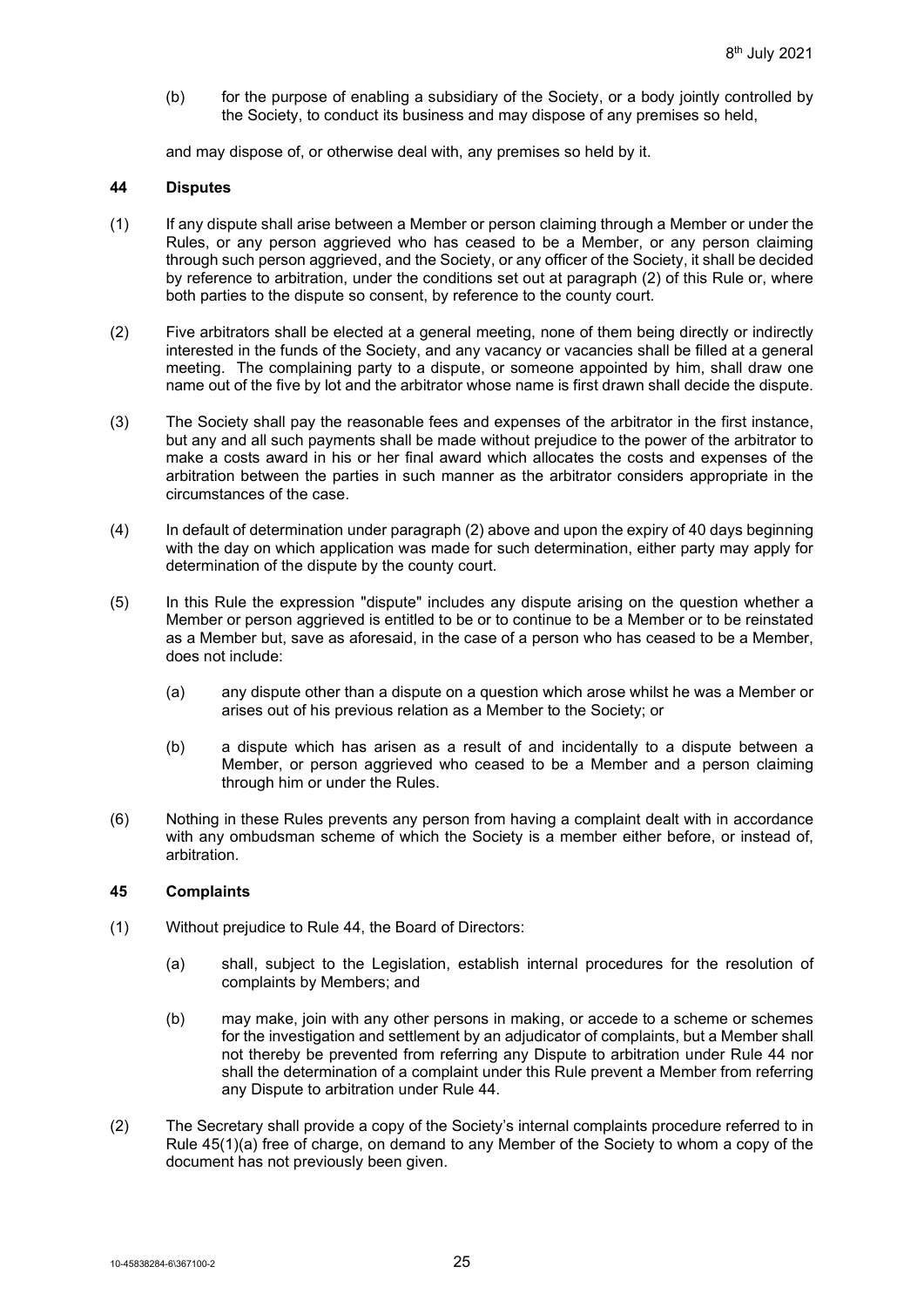### **46 Voluntary Dissolution**

The Society may at any time be dissolved by an instrument of dissolution approved by a Special Resolution of the Society.

#### **47 Distribution of Surplus Assets on Winding-up or Dissolution**

Upon the winding-up of the Society, or upon its being dissolved by consent, any surplus remaining after payment in full of the Society's creditors shall be divided among those Members who were Members at the date of commencement of dissolution or winding-up, taking account of their reasonable expectations under their Tables and Policies.

#### **48 Common Seal**

The Society does not have a Common Seal.

#### <span id="page-28-0"></span>**49 Notices**

- (1) Any notice or other document to be given to the Society under the Rules must be in writing addressed to, and received by the Secretary at the Society's Registered Office.
- (2) Any notice or other document to be served by the Society on a Member under the Rules may be served on him either:
	- (a) personally by delivering it to him;
	- (b) by leaving it at his Registered Address;
	- (c) by sending it by pre-paid post addressed to him at his Registered Address; or
	- (d) by sending it by electronic means to an electronic address which he has notified to the Society for the purpose, or

or in any other manner permitted by the Act.

- (3) Any notice or other document sent by pre-paid post shall be deemed to have been received 48 hours after the date of posting (regardless of the class of post by which such notice or document is sent). If there shall be any doubt as to the date that the notice or other document was posted then evidence may be adduced as to the date of delivery of the notice or other document for the purpose of ascertaining the date of service.
- (4) In other cases where a notice or document is left or personally delivered to the Society, a Member or a Director the same shall be deemed to have been served 24 hours after the date on which it is so left or delivered.
- (5) Any notice or other document sent by electronic means to an electronic address which he has notified to the Society for the purpose, the notice shall be deemed to have been received by the Member on the day it is sent by the Society.
- <span id="page-28-1"></span>(6) The Society shall not be obliged by these Rules to serve a notice (including a notice of a meeting or a notice of a postal ballot or electronic ballot) or other document to a Member in whose case the Society has reason to believe that communications sent to him at his Registered Address are unlikely to be received by him but in the case of a notice of a meeting under Rule [32](#page-18-0) (and in the case of the notice of a postal ballot or electronic ballot), the Society shall, if it decides not to send the notice to him by post, be deemed to have been given by the Society to such Member entitled to receive such notice in hard copy form if it is published on the Society's website (and, if practicable, the intranet website of the Metropolitan Police Service) and is advertised:
	- (a) in at least one newspaper circulating in the areas in which members of the Society reside; or
	- (b) in an appropriate professional journal as the Board may determine,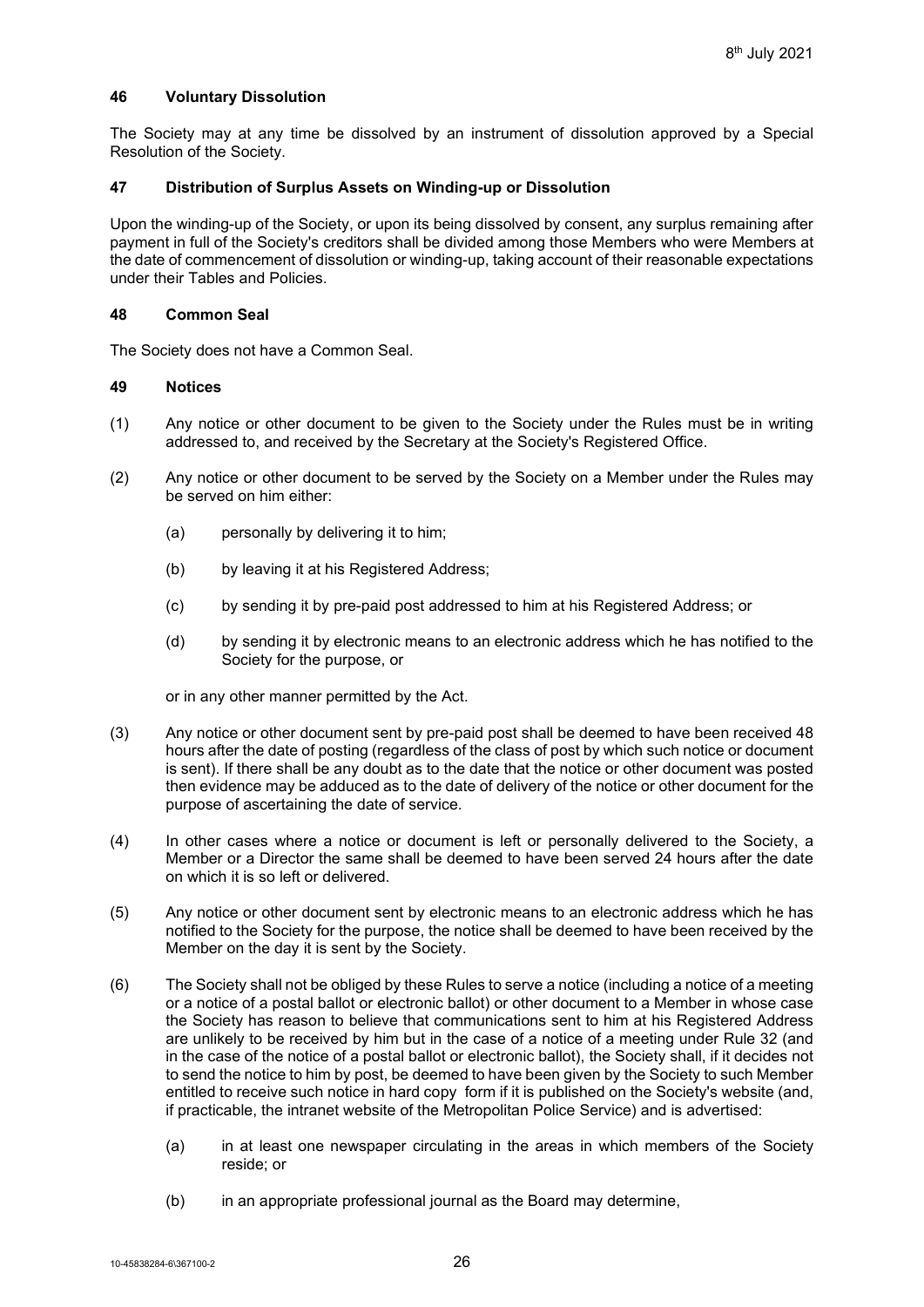not later than 21 clear days before the date of the proposed meeting, or 21 clear days calculated from the final date for the receipt of proxies (or, as the case may be, the final date for receipt of completed ballot forms), and must state: (i) where Members may obtain copies of the resolutions and of any statements with respect to the matters referred to in a resolution, and (ii) where Members may obtain forms relating to voting by proxy and, in the case of a postal ballot, where they may obtain ballot papers or, in the case of an electronic ballot, how they may access electronic voting facilities

- <span id="page-29-2"></span>(7) If, by reason of the suspension or curtailment of postal services in the United Kingdom, the Society is unable to give notice by post in hard copy form of a meeting or a notice of postal ballot, then such notice shall be deemed to have been given to all Members entitled to receive such notice in hard copy form if it is published on the Society's website (and, if practicable, the intranet website of the Metropolitan Police Service) and is advertised:
	- (a) in at least one newspaper circulating in the areas in which members of the Society reside; or
	- (b) in an appropriate professional journal as the Board may determine.
- (8) Where Rule [49\(6\)](#page-28-1) or [49\(7\)](#page-29-2) applies, any such notice shall be deemed to have been duly served on all Members entitled to receive notice at the time and on the date on which notice is published on the Society's website. In the case of a notice of meeting, the notice shall continue to be available on the Society's website until the conclusion of the meeting and, in the case of Rule [49\(7\)](#page-29-2) the Society shall send confirmatory copies of the notice to those Members entitled to receive it in hard copy form if, at least seven days before the meeting, the posting of notices to addresses throughout the United Kingdom again becomes practicable.
- (9) Nothing in these Rules shall prevent the service of a notice or other document by the Society:
	- (a) by sending it electronically to an electronic address notified for the purpose in accordance with express provision made by the Act; or
	- (b) by publication on a web site in accordance with any such provision.

#### **50 Copies of Memorandum and Rules**

The Secretary shall on request give a copy of the Memorandum and these Rules free of charge to any Member and may publish them electronically.

# <span id="page-29-0"></span>**51 Amendment of Memorandum and Rules**

- <span id="page-29-3"></span>(1) No alteration of the Society's Memorandum or Rules shall take effect until it is registered or until such later date as is specified in the record of alteration.
- <span id="page-29-4"></span>(2) Subject to Rule [51\(1\)](#page-29-3) above, the majority of the Members at a general meeting of which notice has been given specifying the intention to propose an alteration to the Memorandum or Rules may alter them by adding, rescinding or varying any provision.
- <span id="page-29-5"></span>(3) Subject to Rule [51\(1\)](#page-29-3) above and Rules [51\(4\)](#page-29-1) to [\(6\)](#page-30-0) below, and notwithstanding Rule [51\(2\)](#page-29-4) above, the Board may alter the Memorandum or Rules by adding, varying or rescinding any provision.
- <span id="page-29-1"></span>(4) Where the Memorandum or Rules are altered in accordance with Rule [51\(3\)](#page-29-5) above, a resolution to approve the alteration shall be put to the next general meeting of the Society.
- (5) Where the Memorandum or Rules are altered in accordance with Rule [51\(3\)](#page-29-5) above and a resolution to approve the alteration is not passed at a meeting specified in Rule [51\(4\)](#page-29-1) above:
	- (a) the alteration shall cease to be acted on from the conclusion of that meeting; and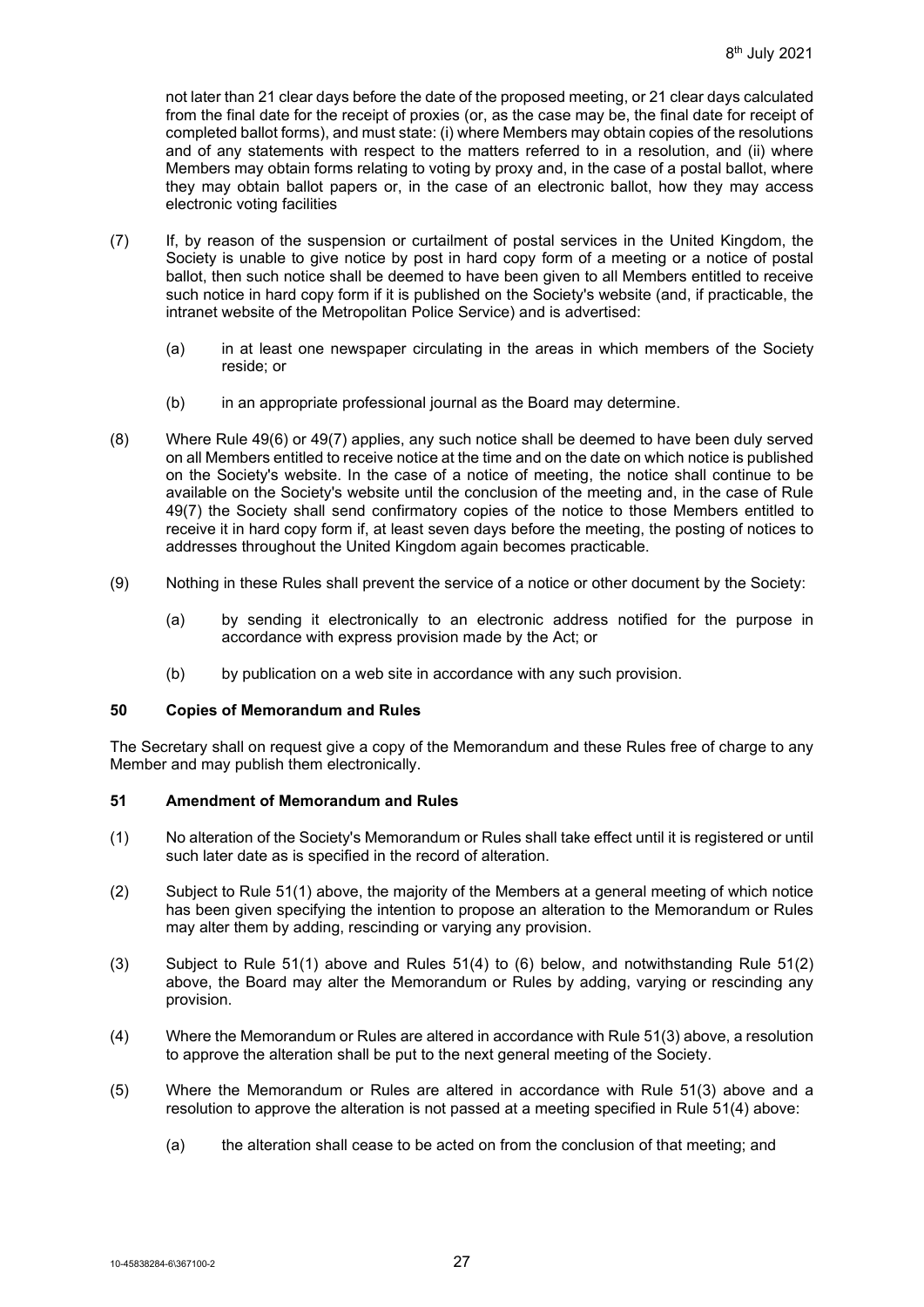(b) the Memorandum or Rule (as the case may be) as it existed prior to the alteration shall be taken to be a further alteration and be submitted for registration as a memorandum or Rule (as the case may be) alteration forthwith,

but the failure to pass such a resolution shall not invalidate any act or Policy of the Society effected under the altered Memorandum or Rule (as the case may be) prior to that meeting.

- <span id="page-30-0"></span>(6) The Society may change its name by a resolution of the Society in general meeting or by way of postal ballot or electronic ballot after the giving of such notice as is required for a special resolution. Notice of the change shall be sent to the Relevant Regulator in the prescribed form.
- (7) The Society may change its Registered Office by a resolution of the Board of Directors.
- (8) Copies of a record of every alteration to the Society's Memorandum or Rules shall be sent to the Relevant Regulator as required by the Legislation.
- (9) The Society may vary the benefits under its Tables from time to time. The benefits applicable to a Member will be those pertaining when the Member effected their contract of assurance. However the Society may opt to apply the varied benefits where to do so is in the Member's interest.

#### **52 Interpretation**

In these Rules, unless the contrary intention appears:

- (1) Words denoting the masculine gender shall be deemed to include the feminine.
- (2) Words in the singular shall include the plural and words in the plural shall include the singular.
- (3) "Premium" shall have the same meaning as contribution.
- (4) The terms "Committee Member" and "Committee of Management" shall have the same meanings as and be interchangeable with the terms "Director" and "Board" respectively.
- (5) Expressions defined in the Act, where used in these Rules, have the same meaning as they have in the Act, unless otherwise defined in these Rules.
- (6) A reference to a statute or statutory provision is a reference to it as amended, extended or reenacted from time to time and shall include all subordinate legislation made from time to time under that statute or statutory provision.
- (7) Any reference to a signature or to something being signed or executed shall include either: (a) a signature printed or reproduced by mechanical or other means; (b) any stamp or other distinctive marking made by or with the authority of the person required to sign the document to indicate it is approved by such person; or (c) to the extent that the Board has approved this for the relevant purpose, an electronic signature or other means of verifying the authenticity of an Electronic Communication.
- (8) Headings used in these Rules shall not affect the interpretation of these Rules.

#### **53 Law and Jurisdiction**

- (1) Unless a Member and the Society agree otherwise in writing:
	- (a) all arrangements between a Member and the Society, whether evidenced by a contract, policy, the Rules or otherwise; and
	- (b) any dispute or claim arising out of or in connection with anything in these Rules (including non-contractual Disputes or claims),

shall be governed by and construed in accordance with the laws of England and Wales for the time being in force.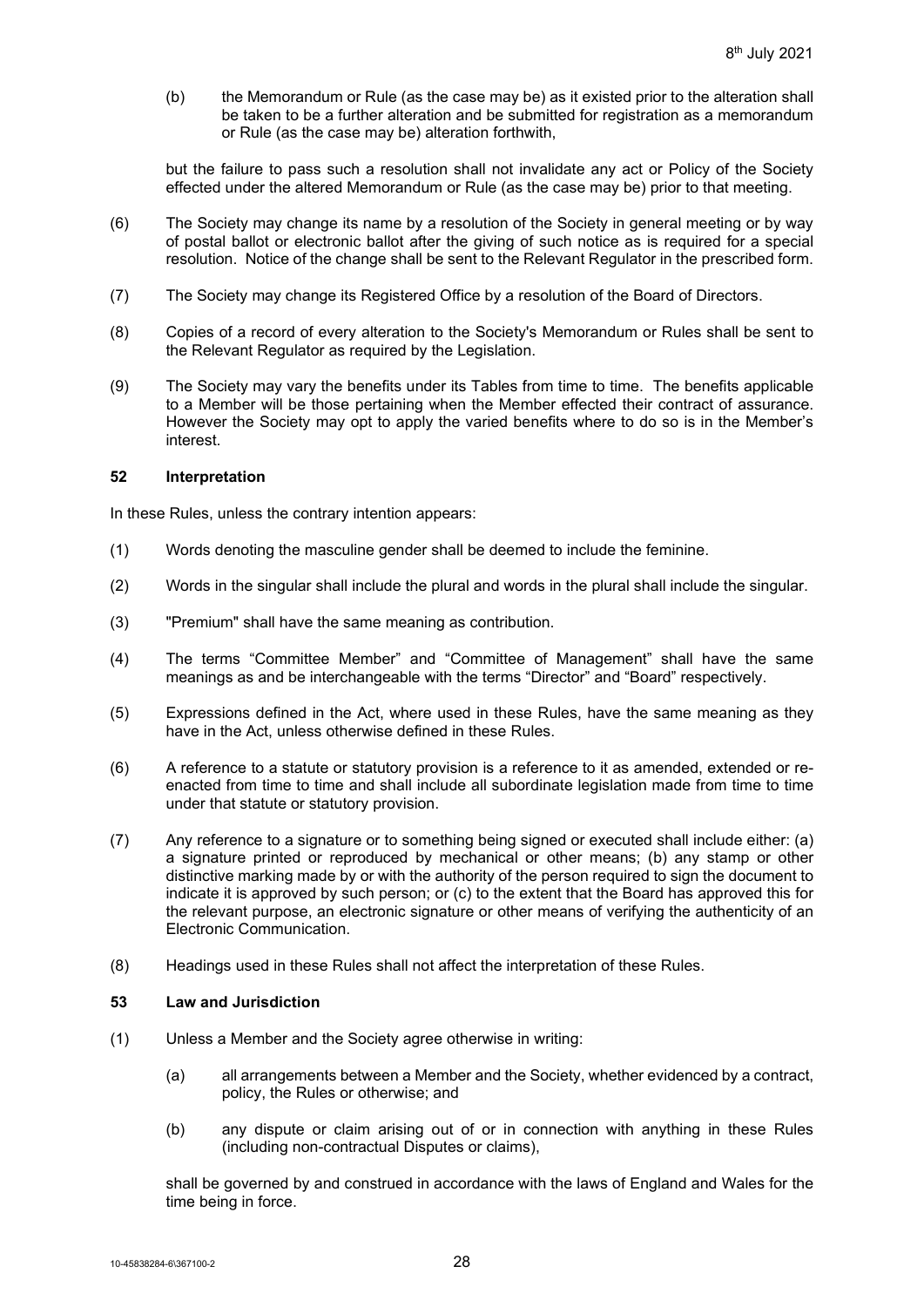(2) Except as otherwise set out in these Rules, the courts of England and Wales shall have exclusive jurisdiction to settle any dispute or claim arising out of or in connection with anything in Rule 53(1) (including non-contractual disputes or claims).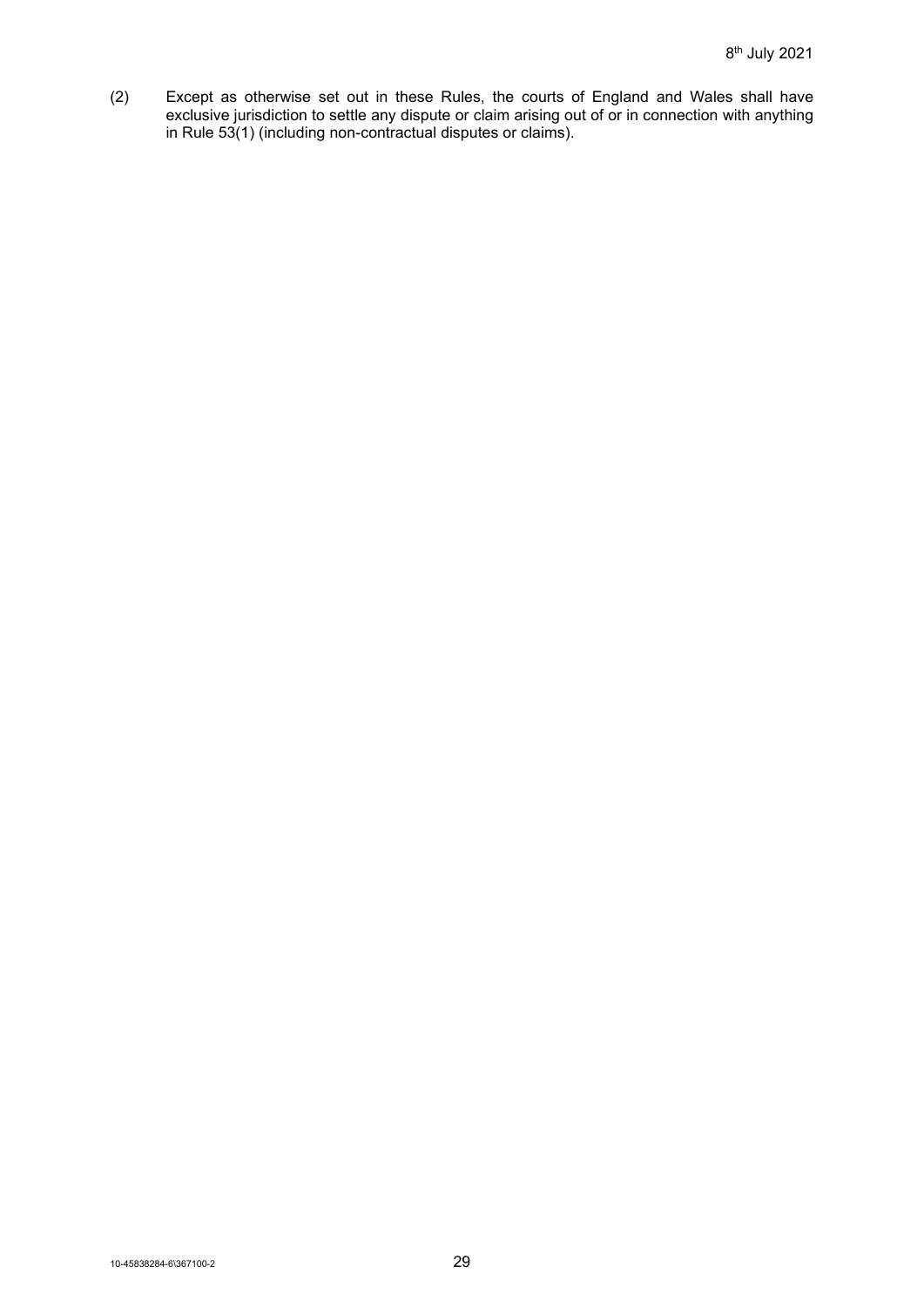#### **Appendix 1**

# **Definitions**

- (1) The "Act" means the Friendly Societies Act 1992 (as amended, substituted or re-enacted and for the time being in force).
- (2) The "Board" or "Board of Directors" means the board or committee of management of the Society.
- (3) "Bonuses" means increases on benefits under the with-profits Tables of the Society.
- (4) "Chief Actuary" means the chief actuary of the Society as appointed by the Board from time to time.
- (5) "Chief Executive" means the chief executive of the Society appointed from time to time by the Board under Rule 22(1) and pursuant to their powers under these Rules to conduct the business of the Society.
- (6) "Controlled Body" means a body corporate in respect of which the Society has control or joint control within the meaning of section 13 of the Act.
- (7) "Director" means a member of the Board.
- (8) "Electronic Communication" means an electronic communication within the meaning of the Electronic Communications Act 2000 (as amended, substituted or re-enacted and for the time being in force).
- (9) "Electronic Platform" means such electronic and/or telecommunications facilities as may be approved by the Board from time to time that enable members to attend and participate simultaneously in a general meeting without attending a physical meeting place.
- (10) "FSMA 2000" means the Financial Services and Markets Act 2000 (as amended, substituted or re-enacted and for the time being in force).
- (11) "Legislation" means the Act, FSMA 2000, the Regulator Handbooks and any other statute or statutes, statutory instruments or statutory provisions or regulation from time to time in force relating to an incorporated friendly society (with its registered office in England and Wales) carrying on the business and other activities carried on by the Society.
- (12) "Member" means a person satisfying the requirements of Rule 1(1)(a)-(f) who has benefits under a Table or under a Policy.
- (13) "Memorandum" means the Memorandum for the time being of the Society.
- (14) "Partner" means a Spouse of the Member, or a person with whom the Member is cohabiting.
- (15) "Policy" means a contract of assurance issued by the Society, the terms of which are contained within it.
- (16) "Registered Address" means in relation to any Member of the Society the address, including any electronic address, currently shown in the Register of Members and if the Board of Directors so requires any postal address shall be in the United Kingdom;
- (17) "Registered Office" means the registered office of the Society from time to time.
- (18) "Regulator Handbooks" means the published rules and guidance of any Relevant Regulator from time to time in force.